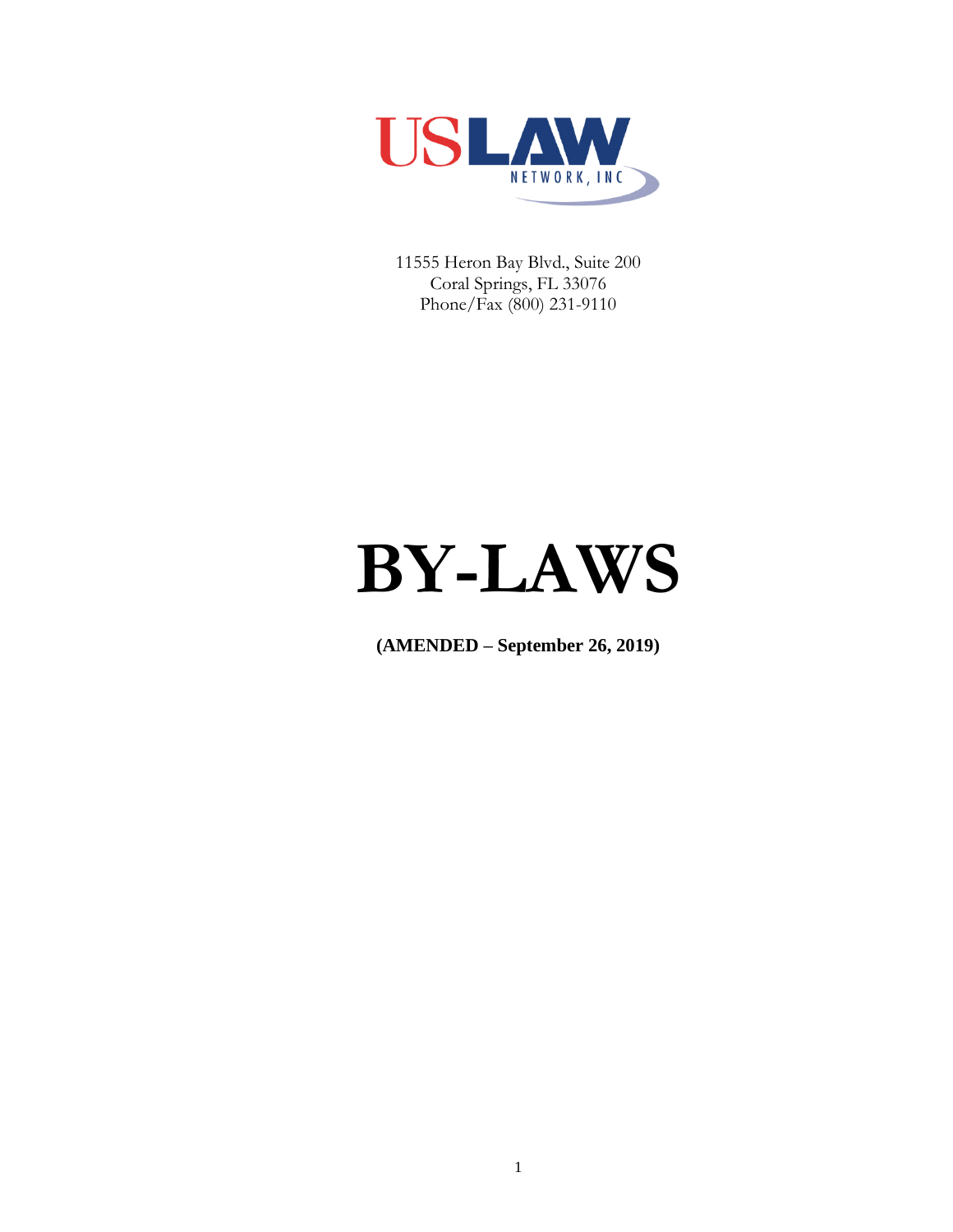# **USLAW NETWORK, Inc.**

# **INDEX TO BY-LAWS**

# **I. NAME AND LOCATION**

| Section 1.01. | Name.    |
|---------------|----------|
| Section 1.02. | Offices. |
| Section 1.03. | Seal.    |

# **II. PURPOSE**

| Section 2.01. | Objectives.            |
|---------------|------------------------|
| Section 2.02. | Proscribed activities. |
| Section 2.03. | Compensation.          |

# **III. QUALIFICATIONS FOR MEMBERSHIP AND AFFILIATE MEMBERSHIP**

| Section $3.01$ (a). | Definition of "Member" and eligibility for "Membership".                                                                           |
|---------------------|------------------------------------------------------------------------------------------------------------------------------------|
| Section $3.01$ (b). | Definition of "Affiliate Member" and eligibility for "Affiliate"                                                                   |
|                     | Membership".                                                                                                                       |
| Section 3.02.       | Effective date and duration.                                                                                                       |
| Section 3.03.       | No termination.                                                                                                                    |
| Section 3.04.       | Required capabilities.                                                                                                             |
| Section 3.05.       | Required participation.                                                                                                            |
| Section 3.06.       | Applicant consideration.                                                                                                           |
| Section 3.07.       | Conditions for admission.                                                                                                          |
| Section $3.07(a)$ . | No limitation of Member's or Affiliate Member's abilities to<br>rendered legal services or participate in Corporation's functions. |
| Section 3.08.       | Certificate of membership.                                                                                                         |
| Section 3.09.       | Duty of Member or Affiliate Member to Report Certain Changes<br>in Change in Ownership and Geography.                              |
| Section 3.10.       | A Member's or Affiliate Member's Identified Geography.                                                                             |

# **IV. MEMBERSHIP**

| Section 4.01. | Designation of Representation and voting rights. |
|---------------|--------------------------------------------------|
| Section 4.02. | Regular and special meetings.                    |
| Section 4.03. | Place of meetings and notice.                    |
| Section 4.04. | Presiding officer.                               |
| Section 4.05. | Quorum and majority vote.                        |
| Section 4.06. | No Member Compensation.                          |
| Section 4.07. | Expense reimbursement.                           |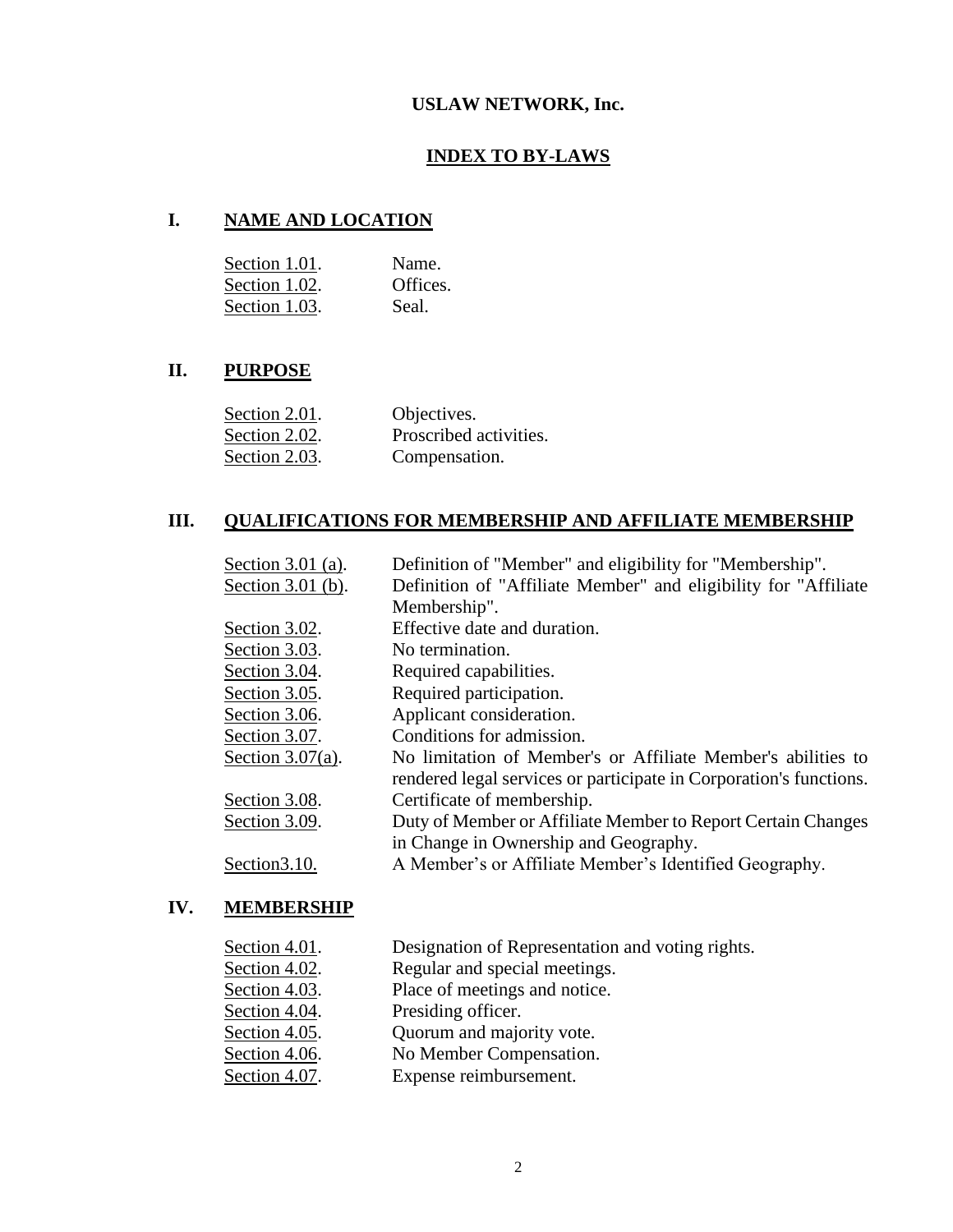# **V. BOARD**

| Section 5.01.     | Required composition, election of and duties of Board. |
|-------------------|--------------------------------------------------------|
| Section 5.02.     | Election of officers and Executive Committee by Board. |
| Section 5.03.     | Board meetings.                                        |
| Section 5.04.     | Quorum and vote.                                       |
| Section 5.05.     | Executive, administrative and staff personnel.         |
| Section 5.06.     | Telephone conferences.                                 |
| Section $5.07(a)$ | Conflict of Interest.                                  |
| Section $5.07(b)$ | Definitions.                                           |
| Section $5.07(c)$ | Procedures.                                            |
| Section $5.07(d)$ | Compensation.                                          |
| Section 5.08.     | Term of Service and Limitations of a Director          |

# **VI. OFFICERS**

| Section $6.01$ .    | Principal officers and terms.  |
|---------------------|--------------------------------|
| Section $6.01(b)$ . | No compensation for serving.   |
| Section 6.02.       | Election of officers.          |
| Section 6.03.       | Removal of officers.           |
| Section 6.04.       | Vacancies.                     |
| Section 6.05.       | Duties of Chairperson.         |
| Section 6.06.       | Duties of Vice Chairperson.    |
| Section 6.07.       | Duties of Secretary-Treasurer. |
| Section 6.08.       | <b>Assistant Treasurer.</b>    |

# **VII. EXECUTIVE COMMITTEE**

| Section 7.01.       | Composition and Term.                  |
|---------------------|----------------------------------------|
| Section 7.02.       | Meetings.                              |
| Section $7.02(a)$ . | Monthly meetings.                      |
| Section $7.02(b)$ . | Quorum and majority vote.              |
| Section $7.02(c)$ . | Minutes.                               |
| Section 7.03.       | Duties.                                |
| Section 7.04.       | Supervision of subordinate committees. |
| Section $7.05$ .    | Recommendations on staff compensation. |
| Section 7.06.       | Membership advisory function.          |
| Section 7.07.       | Action without a meeting.              |
|                     |                                        |

# **VIII. COMMITTEES OTHER THAN EXECUTIVE COMMITTEE**

| Section 8.01. | Discretionary committees.        |
|---------------|----------------------------------|
| Section 8.02. | Duration of service.             |
| Section 8.03. | Quorum and majority vote.        |
| Section 8.04. | Governance and removal.          |
| Section 8.05. | Additional committee membership. |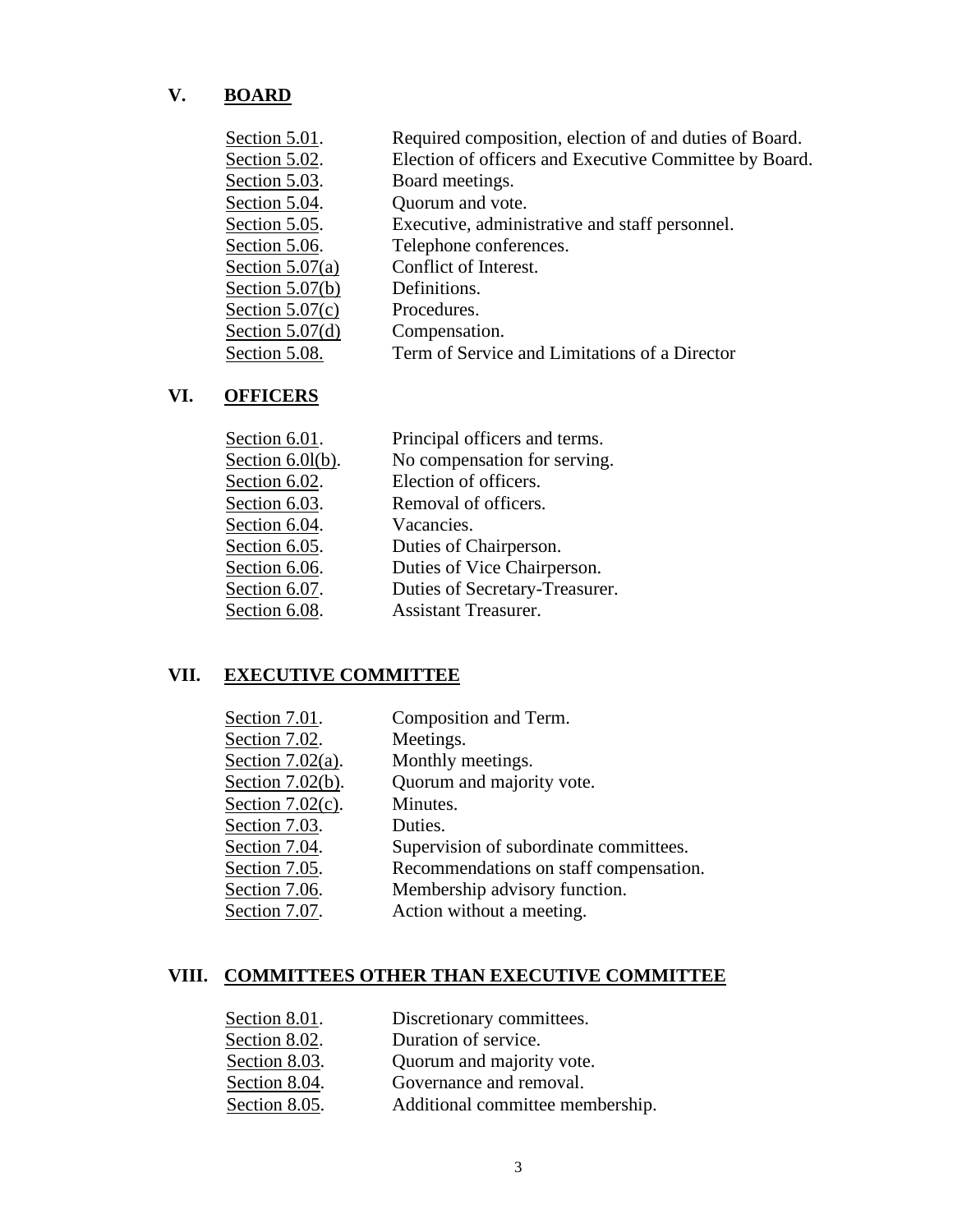# **IX. NOTICES, PROXIES, PROCEDURES, AND NOMINATIONS**

| Section 9.01. | Notice procedure.            |
|---------------|------------------------------|
| Section 9.02. | Waiver of defects in notice. |
| Section 9.03. | Proxy procedure.             |
| Section 9.04. | Nominating Committee.        |
| Section 9.05. | Parliamentary procedure.     |
| Section 9.06. | Order of business.           |

# **X. DUES AND EXTRAORDINARY FEES**

| Section 10.01. | Authorization and continuation. |
|----------------|---------------------------------|
| Section 10.02. | Schedule of payments.           |
| Section 10.03. | Extraordinary fees.             |
| Section 10.04. | Limitation.                     |

# **XI. FISCAL YEAR**

Section 11.01. Definition.

# **XII. BANKING, EXECUTION INSTRUMENTS, AND EXPENSES**

| Section 12.01. | Limitation of authority.                           |
|----------------|----------------------------------------------------|
| Section 12.02. | Conditions on deposits, withdrawals, and accounts. |
| Section 12.03. | Extension of authority.                            |
| Section 12.04. | Payment of non-budgeted items.                     |

# **XIII. INDEMNIFICATION OF OFFICERS AND DIRECTORS**

Section 13.01. Authorization.

# **XIV. AMENDMENTS**

Section 14.01. Procedure.

# **XV. ADMINISTRATION**

| Section 15.01. | Board.                         |                                                            |  |
|----------------|--------------------------------|------------------------------------------------------------|--|
| Section 15.02. |                                | Duties and Responsibilities of Non-Principal Executive and |  |
|                | <b>Administrative Officers</b> |                                                            |  |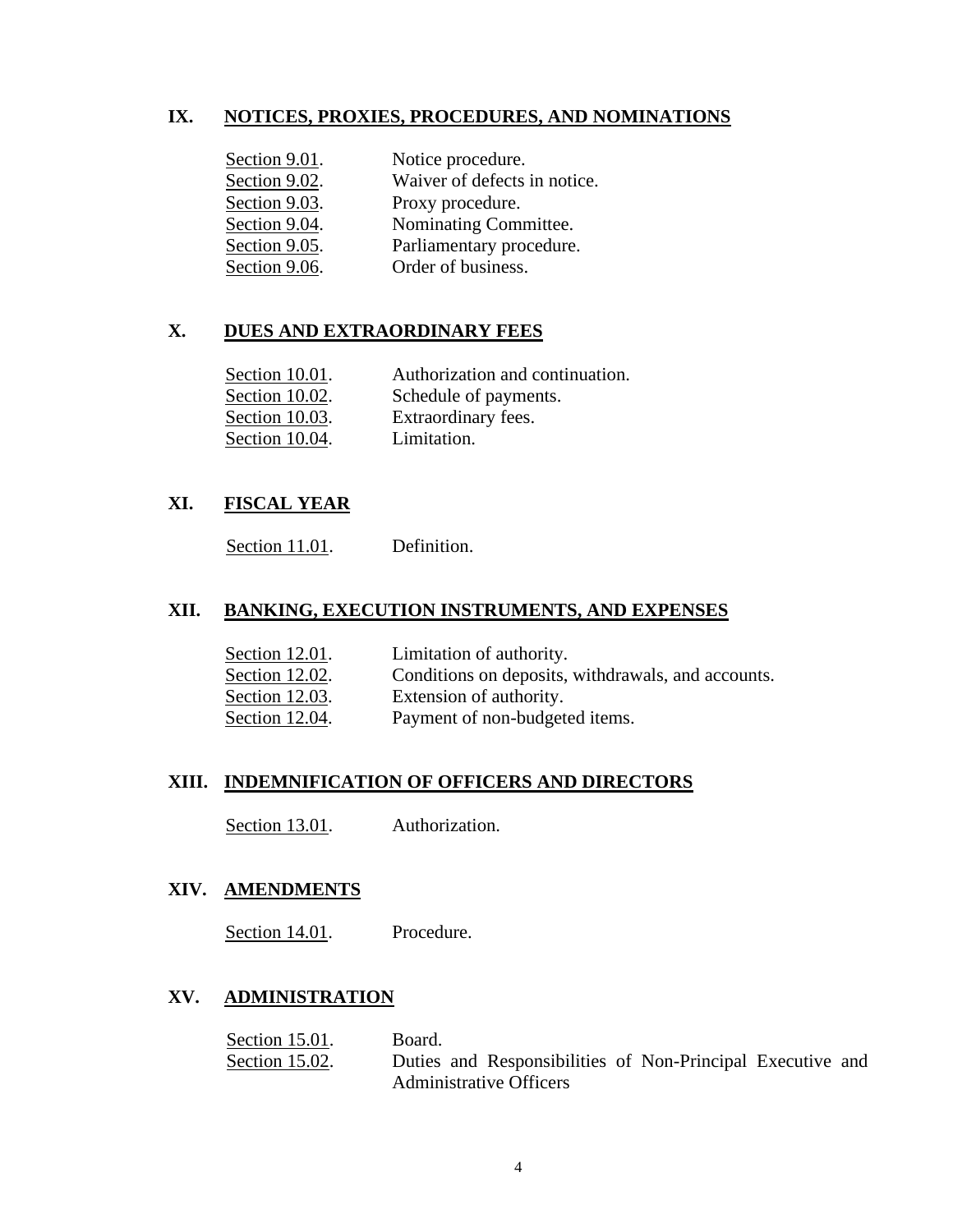# **XVI. PRIVILEGED INFORMATION**

Section 16.01. Definition.

# **XVII. DISSOLUTION**

Section 17.01. Procedure.

# **XVIII. SUSPENSION,TERMINATION AND OTHER ACTION**

| Section 18.01. | Automatic Review of Membership Status. |
|----------------|----------------------------------------|
| Section 18.02. | Termination for non-payment.           |
| Section 18.03. | Other grounds for action.              |

# **XIX. WITHDRAWAL AND REINSTATEMENT**

| Section 19.01. | Withdrawal procedures.                       |
|----------------|----------------------------------------------|
| Section 19.02. | Obligations for charges prior to withdrawal. |
| Section 19.03. | Waiver by withdrawal.                        |
| Section 19.04. | Reinstatement procedure.                     |

# **XX. BOOKS AND RECORDS**

| Section 20.01. | Existence, access, and report. |
|----------------|--------------------------------|
| Section 20.02. | Voting roll.                   |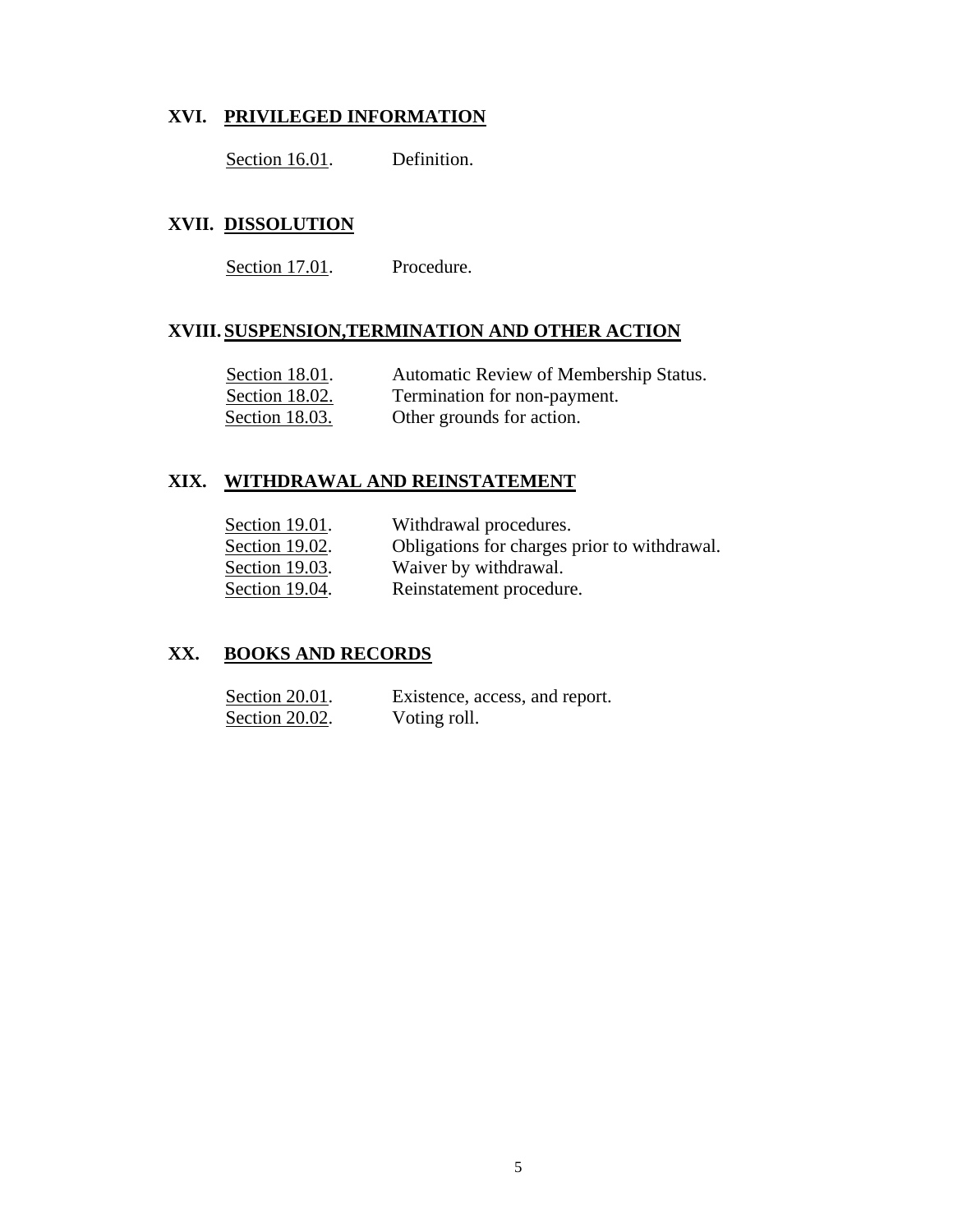# **BY-LAWS Of USLAW NETWORK, INC.**

# **ARTICLE I**

# **NAME AND LOCATION**

#### Section 1.01. **Name**.

The name of the Corporation is, and shall be, "USLAW NETWORK, Incorporated" (sometimes "USLAW" or "the Corporation").

#### Section 1.02. **Offices**.

The Corporation is incorporated under the laws of the State of Delaware, and in compliance with Delaware Corporation Law shall maintain a Registered Office in that state. The principal operational office or offices of the Corporation may be in any location or locations authorized by the Board, consistent with Delaware law. As of 2013, the Board has authorized the only principal operational office of the Corporation to be in Miami, Florida.

#### Section 1.03. **Seal**.

The Board may provide by resolution for a corporate seal which shall be in any form prescribed by the Board.

# **ARTICLE II**

# **PURPOSE**

#### Section 2.01. **Objectives.**

The Corporation is formed, and shall be operated, as a for-profit corporation, in compliance with applicable ethical standards and rules of the legal profession, for the following purposes adopted to promote the interests of the public in receiving competent and efficient legal services by the means set forth below:

- (1) By providing to its members and their clients information and training through the use of seminars, newsletters, and workshops.
- (2) By the use of technology to enhance the exchange of information and improve the speed, efficiency, and quality of service provided by the members to their clients.
- (3) By creating a forum for the exchange of ideas and information between members and their clients.
- (4) By the creation of databases for sharing of information between the members and between the member and their clients.

# Section 2.02. **Proscribed activities.**

At no time shall the Corporation engage in any activities that: (1) are unlawful under the laws of the United States of America or of any other jurisdiction where its activities are conducted, or (2) violate, whenever or wherever applicable to any activity of the Corporation, the Model Code of Professional Responsibility, the Model Rules of Professional Conduct, or any other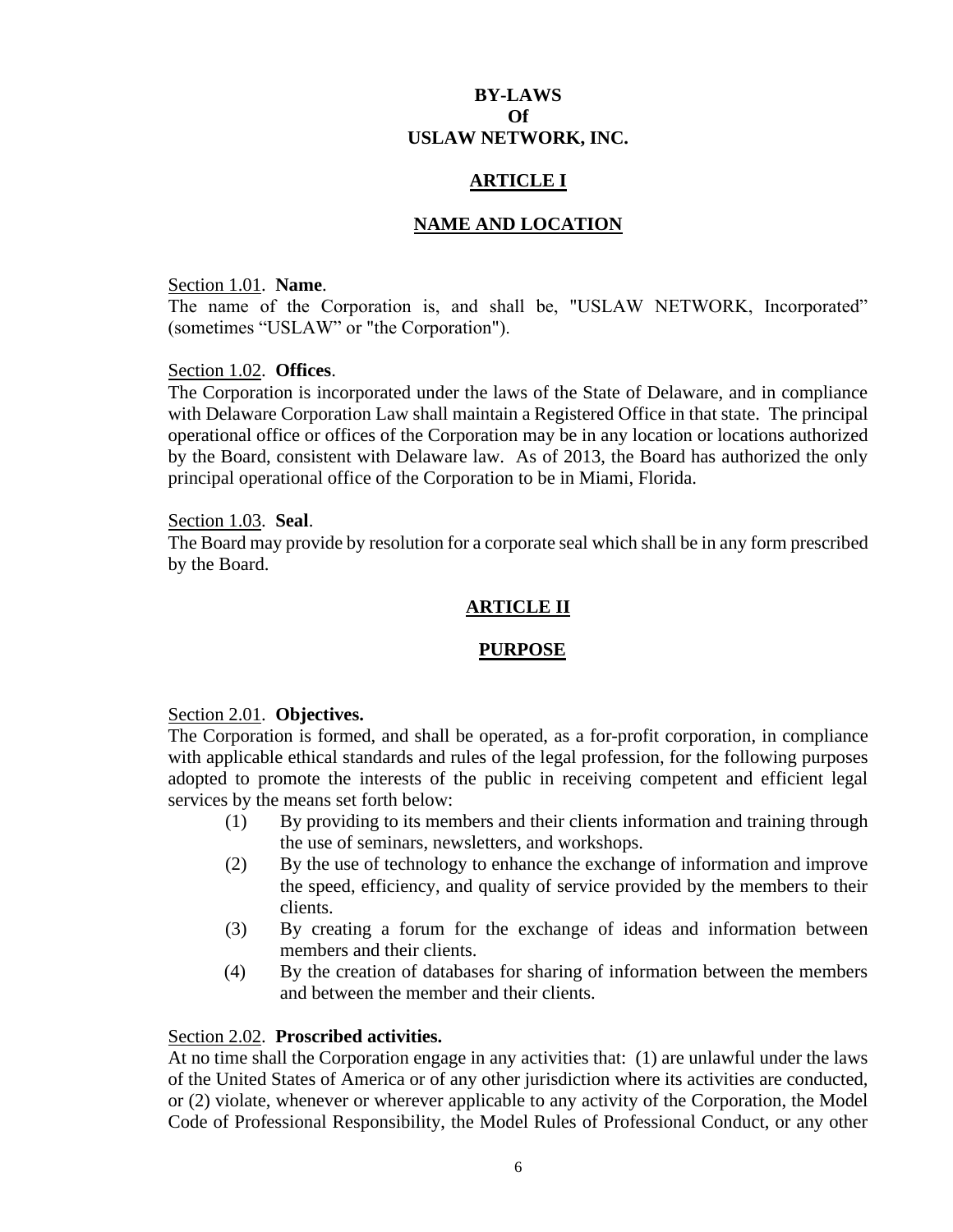code of conduct, state or Federal, as adopted by the American Bar Association or by any state's bar association or authority.

# Section 2.03 **Compensation.**

No compensation, loan, or other payment shall be paid to any officer, director, or member of the Corporation, except as a reasonable allowance for authorized expenditures incurred on behalf of the Corporation; and no part of the assets or earnings, current or accumulated, of the Corporation shall be distributed to, or divided among, such persons, or inure, be used for, or accrue to or benefit any such person, except as provided elsewhere herein and provided, however, that the Board may arrange to compensate an officer or director who devotes a substantial amount or all of his/her time to the affairs of the Corporation.

# **ARTICLE III**

# **QUALIFICATIONS FOR MEMBERSHIP AND AFFILIATE MEMBERSHIP**

# Section 3.0l(a). **Definition of "Member" and eligibility for "Membership**".

Only a partnership or a professional corporation (or other similar state recognized entity) whose owners are licensed to practice law (a "Law Firm") shall be eligible for Membership in USLAW NETWORK, Inc. For the purpose of these By-Laws, a Law Firm admitted to USLAW NETWORK, Inc. shall be referred to as the "Member".

# Section 3.01(b). **Definition of "Affiliate Member" and eligibility for "Affiliate Membership."**

A Law Firm that is organized primarily to practice law in a jurisdiction outside the United States of America shall be eligible for Affiliate Membership in the USLAW NETWORK, Inc. For the purposes of these By-Laws, a Law Firm admitted to USLAW Affiliate Membership as defined in this paragraph shall be referred to as an "Affiliate Member".

# Section 3.02. **Effective date and duration.**

All of the terms and conditions hereof shall take effect as of February 2, 2001 and the duration of USLAW shall be perpetual or until terminated as provided herein.

# Section 3.03. **No termination.**

Neither the withdrawal nor the expulsion of an existing Member or Affiliate Member nor the admission of a new Member or Affiliate Member shall dissolve or terminate USLAW.

# Section 3.04. **Required capabilities.**

Each Member or Affiliate Member that does not offer a reasonably full range of legal services for its clients that is comparable to the practice area groups maintained by USLAW will attempt to develop such capacity, or be prepared to recommend to clients a law firm to fulfill the client's needs in the locale of the Member or Affiliate Member or will be prepared to, in good faith, recommend for membership a legal firm capable of providing such expertise in its locale.

# Section 3.05. **Required participation.**

Since the success of USLAW depends upon the extent of Members and Affiliate Members participation in USLAW, each Member and Affiliate Member must devote a reasonable amount of time to the business and interests of USLAW; from time to time, the Board will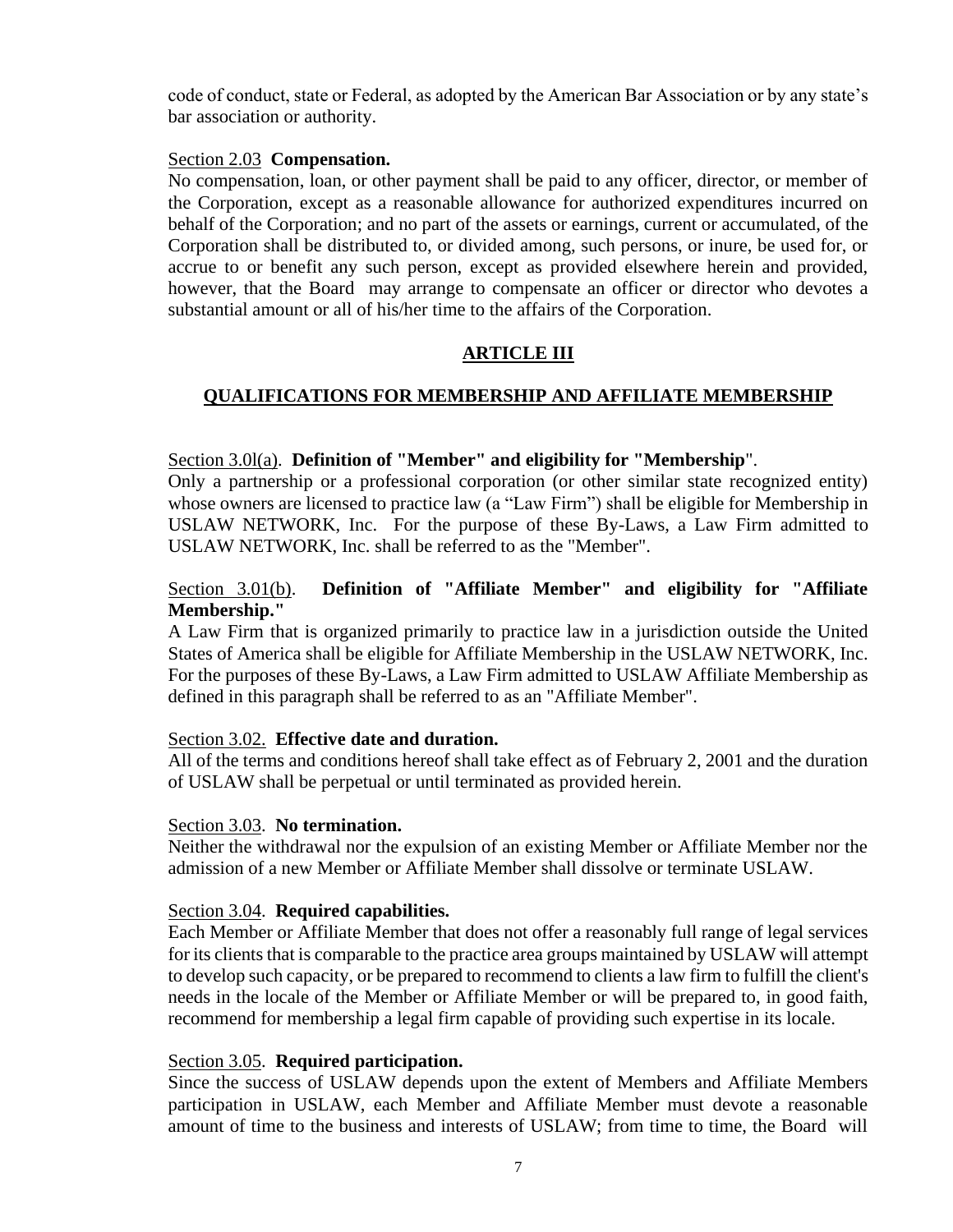adopt, by majority vote, certain rules concerning required participation for the Membership, and the Affiliate Membership respectively, and those rules will be promulgated to the Membership and Affiliate Membership. The failure of any Member or Affiliate Member to comply with those rules, unless excused for good reason by the Board, will be a ground for termination or other action as set forth under Article XVIII of these By-Laws.

## Section 3.06. **Applicant consideration.**

The admission of an applicant to the Membership or Affiliate Membership shall require an approval, by a majority vote, of the Board. In admitting new members, the Board shall consider the quality of the legal product delivered by the applicant, the efficiency of the applicant in delivering the legal services, the capacity of the applicant for delivering legal services for reasonable compensation; the reputation of the applicant for adherence to ethical standards of the profession, the scope of services provided by the applicants, the geographic range of coverage serviced by the applicant, and the likelihood that the applicant will, as a Member or Affiliate Member, enhance the reputation, and make contributions to the purposes, of USLAW.

# Section 3.07. **Conditions for admission.**

As conditions for admission, each applicant approved for Membership or Affiliate Membership shall:

- (1) Have signed a separate application for Membership or Affiliate Membership,
- (2) Have signed and tendered to the Corporation for filing the USLAW Member's or Affiliate Member's Professional Undertaking, and
- (3) Made payment of the application fee.

# Section 3.07(a). **No limitation of Member's or Affiliate Member's abilities to render legal services or participate in Corporation's functions.**

The Corporation shall not and does not impose limitations on any Member's or Affiliate Member's abilities to render services to Member or Affiliate Member clients or the public in general, nor shall it limit a Member's or Affiliate Member's participation in USLAW functions, but in the case of participation by Member or Affiliate Member branch offices, the Board may, under Section 10.01, establish a special dues or assessment structure to reflect additional opportunities to the Member or Affiliate Member because of such expanded participation.

#### Section 3.08. **Certificate of Membership.**

The Corporation is organized on a non-stock, Certificate of Membership or Certificate of Affiliate Membership basis. The Board may provide for the Secretary's issuance of certificates evidencing Membership or Affiliate Membership in the Corporation, which shall be in such form as be determined by the Board. Such certificates, if issued, shall be signed by the Secretary and shall be sealed with the seal of the Corporation, if any. All certificates evidencing Membership or Affiliate Membership shall be consecutively numbered. The name and address of each Member or Affiliate Member and the date of issuance of the certificate shall be entered on the records of the Corporation. If any certificate shall become lost, mutilated, or destroyed, a new, replacement certificate may be issued by the Secretary upon such terms and conditions as the Board may determine. Such Certificate of Membership or Certificate of Affiliate Membership shall be non-redeemable, non-transferable, and non-dividend bearing.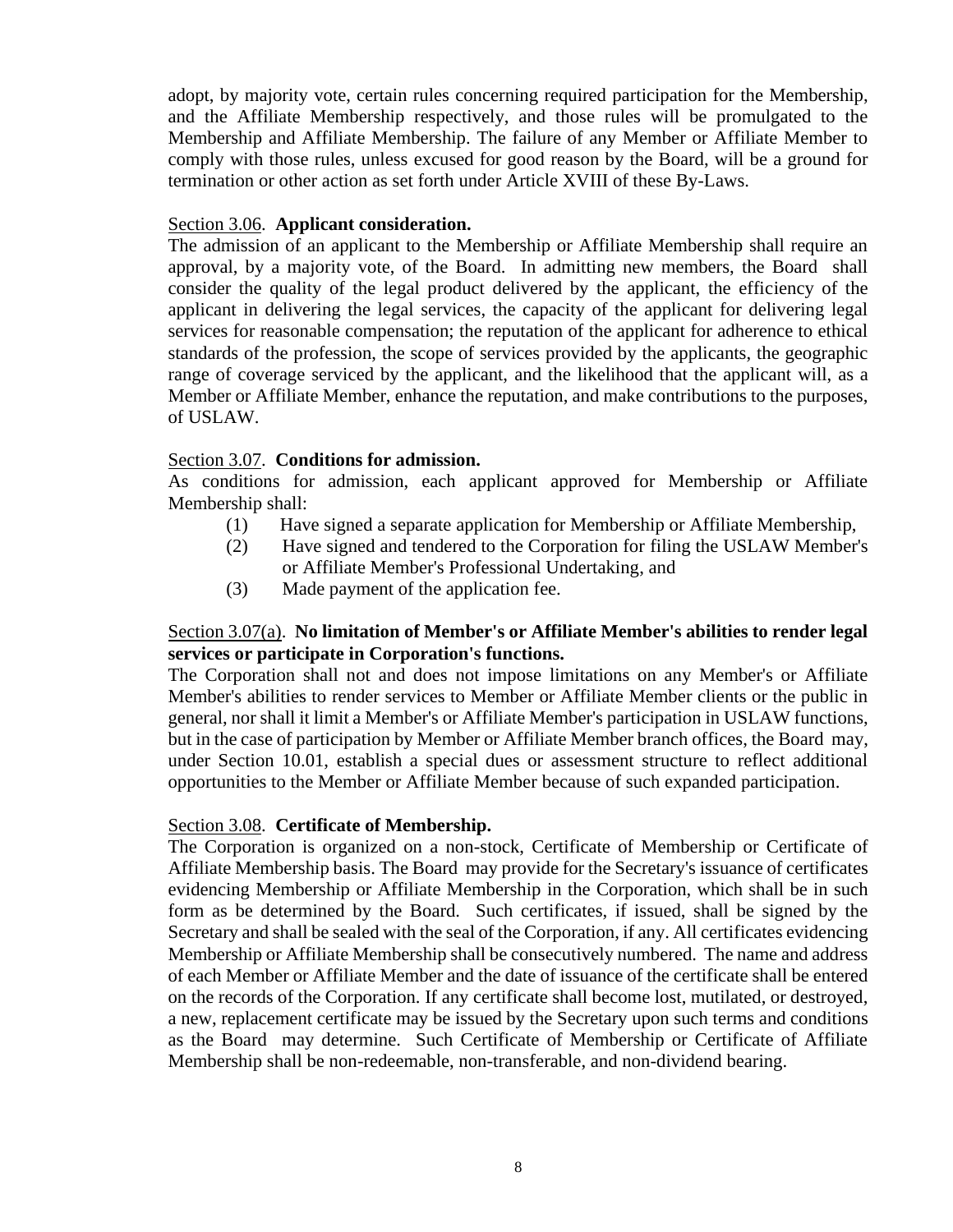# Section 3.09. **Duty of Member or Affiliate Member to Report Certain Changes in Ownership and Geography.**

Once admitted to the Membership, each Member or Affiliate Member shall have a continuing duty to promptly report to the Secretary in writing any and all of the following events:

- a. A change in the address of each office maintained by the Member or Affiliate Member;
- b. The opening of a new office by the Member or Affiliate Member;
- c. A change in the ownership interests of the Member or Affiliate Member when that change constitutes an alteration of 10% or more of the ownership interests in the Law Firm in any consecutive 12-month period, including, but not limited to changes as a result of departures, promotions, mergers or acquisitions;
- d. A change in the identity of the managing partner or executive officers of the Member or Affiliate Member; and
- e. Any other significant change in the operations or operating structure of the Member of Affiliate Member.
- f. Any other events as described in Section 18.01(A).

# Section 3.10. **A Member's or Affiliate Member's Identified Geography.**

Upon admission to USLAW, each Member and Affiliate Member shall be identified as having the responsibility and capability of covering a defined geographic territory. Unless otherwise agreed in writing between the Member or Affiliate Member and the Board, participation in USLAW events shall be limited to attorneys that are admitted to and are resident in the geographic territory for which the Member or Affiliate Member has been assigned responsibility. In addition, except as is otherwise authorized by the Board, Members and Affiliate Members shall refrain from advertising their capabilities in geographic territories other than that for which they have been assigned responsibility.

While USLAW does not seek to govern or restrict the operations of its Members and Affiliate Members, growth outside of the geographic territory of assigned responsibility may impact the quality of the Member or Affiliate Member's participation in USLAW or otherwise not be in the overall best interests of the other Members of USLAW, and may serve as the basis for termination or other action as set forth in Section XVIII of the By-Laws.

# **ARTICLE IV**

# **MEMBERSHIP**

# Section 4.01. **Designation of Representative and voting rights**.

Each Member and Affiliate Member shall be entitled to representation in USLAW membership through one or more designated persons ("Representative(s)"). At any meeting of the USLAW Membership, each Member firm shall have one (1) vote, irrespective of the size of the firm which is represented. Each Member shall identify its designated representatives to the Secretary or such other person(s) as may be designated by the Secretary. From time to time, the Secretary, or the Secretary's designee, will publish a list of Representatives for the Members, and if the designated Representative for any Member is incorrect, it shall be the Member's responsibility to so the Secretary or the Secretary's designee. Representatives of a Member shall be licensed attorneys at law who are owners of such Member and have general authority to act on behalf of such firm in all matters associated with USLAW.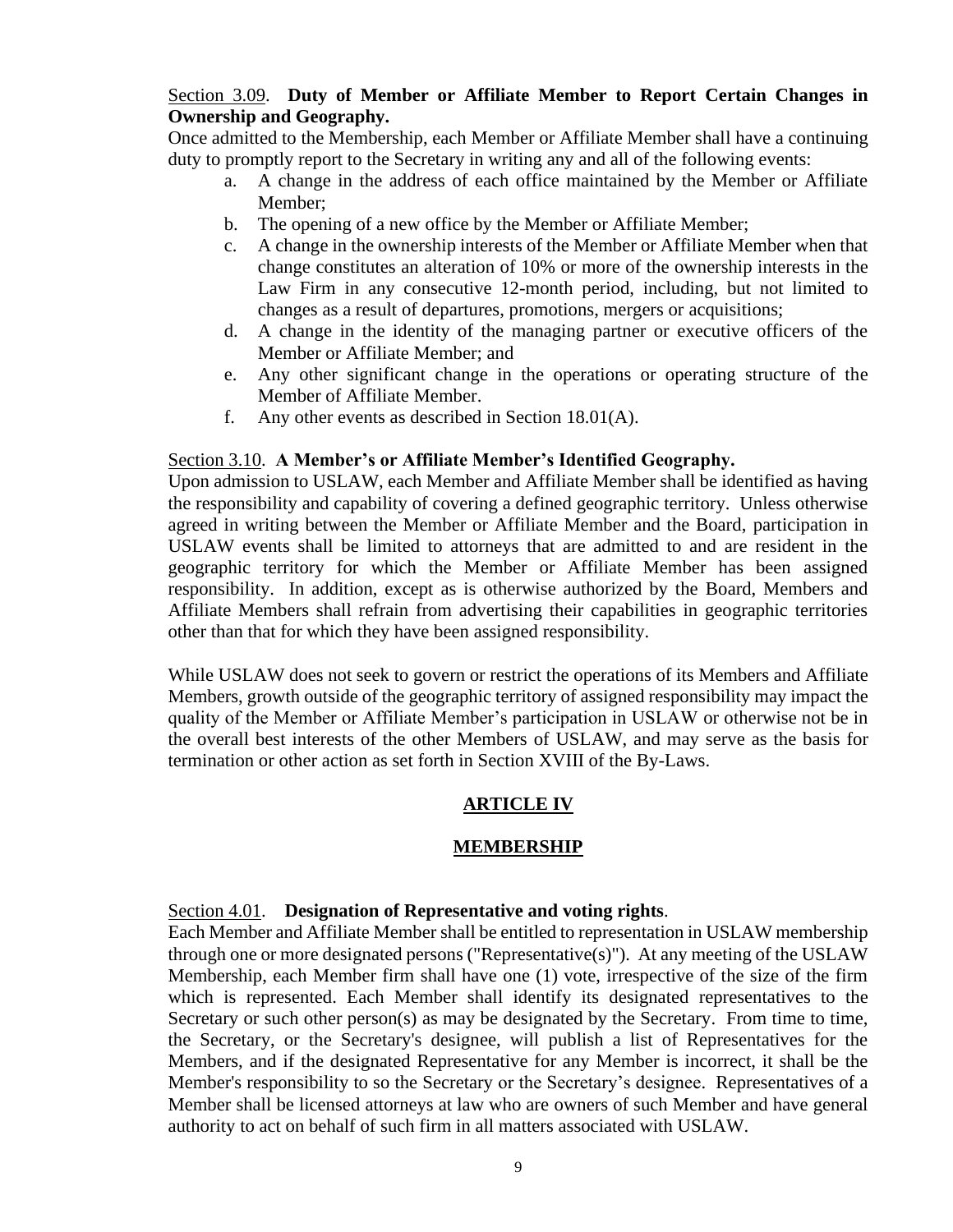## Section 4.02. **Regular and special meetings.**

The Executive Committee shall designate a date each year for one regular meeting of the Membership, which shall be the Annual Meeting. Special meetings of the Membership may be called by the Chairperson, or by one-third (1/3) of the directors, or by one-third (1/3) of the Representatives of the total number of United States member firms, upon proper written notice, as herein provided. Affiliate Members are permitted to attend all regular and special meetings.

## Section 4.03. **Place of meetings and notice.**

Meetings of the Membership shall be held at such places as may be designated by the Chairperson, or by other persons calling the meeting pursuant to Section 4.02.

#### Section 4.04. **Presiding officer.**

The Chairperson shall preside at meetings of the Membership, the Board, and the Executive Committee. Whenever such a meeting has been called and the Chairperson is not present for any reason, the Vice Chairperson shall preside at such meeting. In the absence of the Chairperson and the Vice Chairperson, an officer, or if no officer is present, a Representative, shall be selected to provide by majority vote of the representatives present.

## Section 4.05. **Quorum and majority vote.**

A majority of the total number of Members shall constitute a quorum at any meeting of the Membership, and proxies may be counted to achieve a quorum. A majority vote of the Members present, in person or by proxy, at any regular or special meeting of the Membership shall be required for Membership action. A Member shall be deemed to vote "in person" when its vote is cast by its designated Representative.

#### Section 4.06. **No Member compensation.**

No Member or Affiliate Member shall receive compensation for serving as such.

# Section 4.07. **Expense reimbursement.**

The Executive Committee may, by resolution, pay the reasonable travel and lodging expenses of any Representative or other person performing any function on behalf of the Corporation as a reasonable allowance for authorized expenditures incurred on behalf of the Corporation.

# **ARTICLE V**

# **BOARD**

#### Section 5.01. **Required composition, election of and duties of Board.**

The Board shall be comprised of twenty (20) elected representatives who shall serve as "Directors" of the Corporation, the Immediate Past Chair and the five (5) most current Chair Emeriti. Directors must be either a current equity or non-equity member/partner/shareholder of a current Member. The Board shall be representative of the membership, and shall contain at least three (3) Directors from each of the USLAW Regions within the United States and at least one (1) Director from outside of the United States, as those Regions may be defined by the Board. The Chairperson shall propose to the Members at the Annual Meeting a slate of individuals nominated to be Directors in order to fill any vacancies caused by the expiration of an existing Director's full term. The slate shall be approved by a majority of the Members at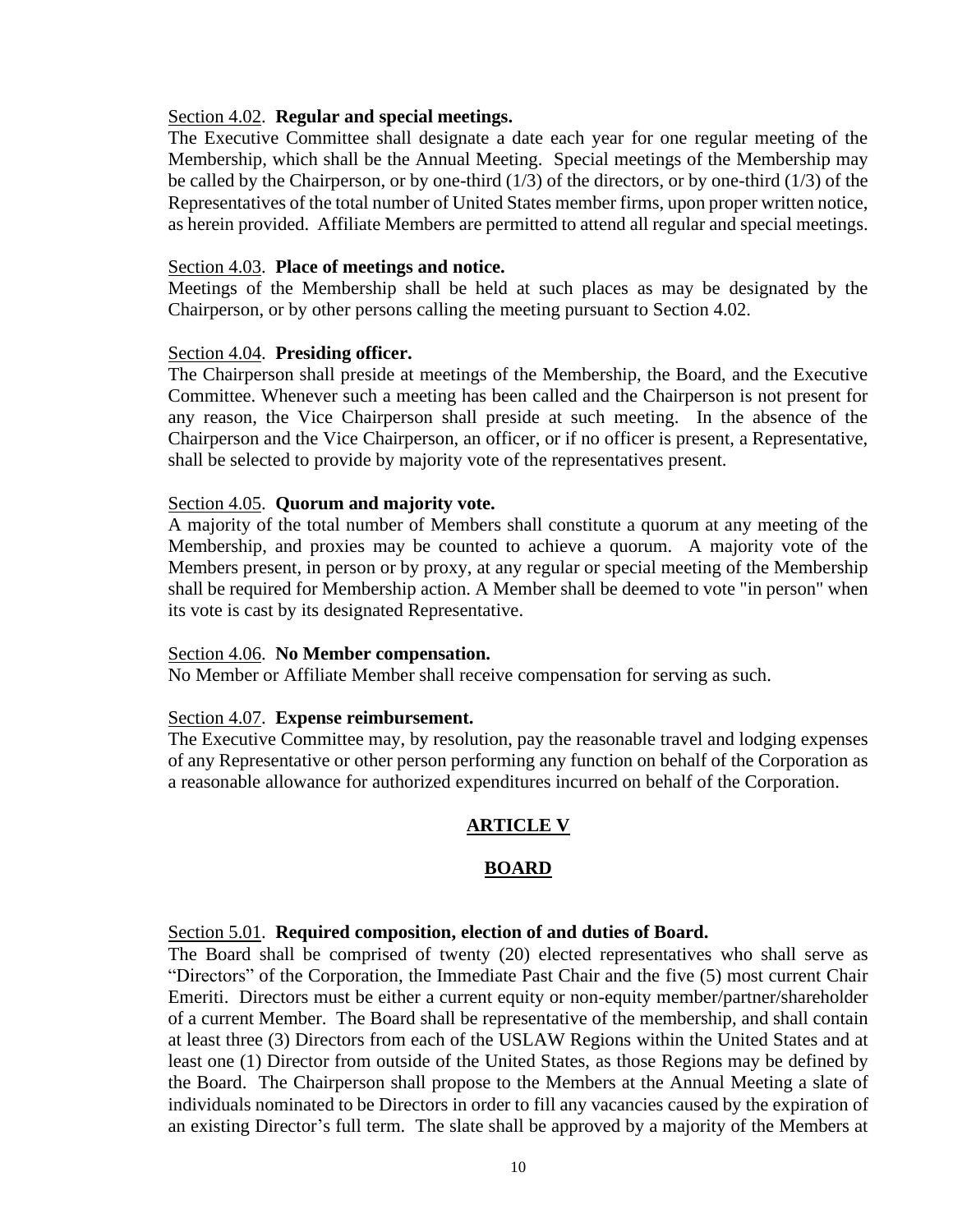the Annual Meeting. To the extent that the slate is not approved by a majority of the Members, each individual listed in the slate shall be submitted separately by the Chairperson for approval by a majority of the Members. If a vacancy remains following this procedure, the Chairperson shall accept nominations from the floor to fill such vacancy(ies), and shall then submit such nominations to the Membership at the Annual Meeting. Each Member present shall have one vote and may vote for only one candidate. The individual receiving the greatest number of votes shall be appointed to the first vacancy, the individual receiving the second greatest number of votes shall be appointed to any second vacancy, and so on until all vacancies are filled. In the event of a tie, the Chair, in his/her sole and absolute discretion shall determine which individual shall fill the position. The Board shall be responsible for establishing all policies relative to accomplishing the purposes of USLAW, shall annually recommend the Corporation's budget to the Membership, approve the applications for membership, and supervise the work of the Executive Committee.

## Section 5.02. **Election of officers and Executive Committee by Board.**

At the Annual Meeting, the newly elected Board shall meet to elect from that Board's membership the officers, as specified in Section 6.01 and 6.02, and the Executive Committee, as specified in Section 7.01.

# Section 5.03. **Board meetings.**

The Board shall meet at least twice a year. One such meeting shall occur in conjunction with the Annual Meeting of the Membership. Special meetings may be called by the Chairperson or by any three (3) Directors, upon proper written notice as herein provided. Meetings of the Board shall be held at such places and in such fashions (including telephonic meetings) as may be designated, by the Chairperson or other persons calling the meeting, and stated in the meeting notice.

# Section 5.04. **Quorum and vote.**

Eleven (11) Board Members, not including the Immediate Past Chair and Chair Emeriti, participating (whether in person, by telephone, or by writing) shall constitute a quorum, and the approval of a majority of the Directors, including the Immediate Past Chair and each Chair Emeriti eligible to vote, present in person or by proxy at any regular or special meeting of the Board shall be required for Board action. Each Director, the Immediate Past Chair and each Chair Emeriti serving on the Board shall have one vote, except that the Immediate Past Chair and a Chair Emeritus shall not have a vote if the Immediate Past Chair or Chair Emeritus is from a Member that also has a Representative currently serving as a Director.

# Section 5.05. **Executive, Administrative and Staff Personnel.**

The Board may on behalf of the Corporation employ, prescribe the duties of, designate the titles for, and fix the compensation of one (1) or more executive or administrative officers and necessary staff personnel to fulfill and carry out the functions of the Corporation.

#### Section 5.06. **Telephone conferences.**

A telephone conference of the Executive Committee or the Board, if duly called with proper notice given, and with a quorum participating, shall be deemed the equivalent of a meeting.

#### Section 5.07(a) **Conflict of Interest**

The purpose of the conflict of interest policy is to protect USLAW's interest when it is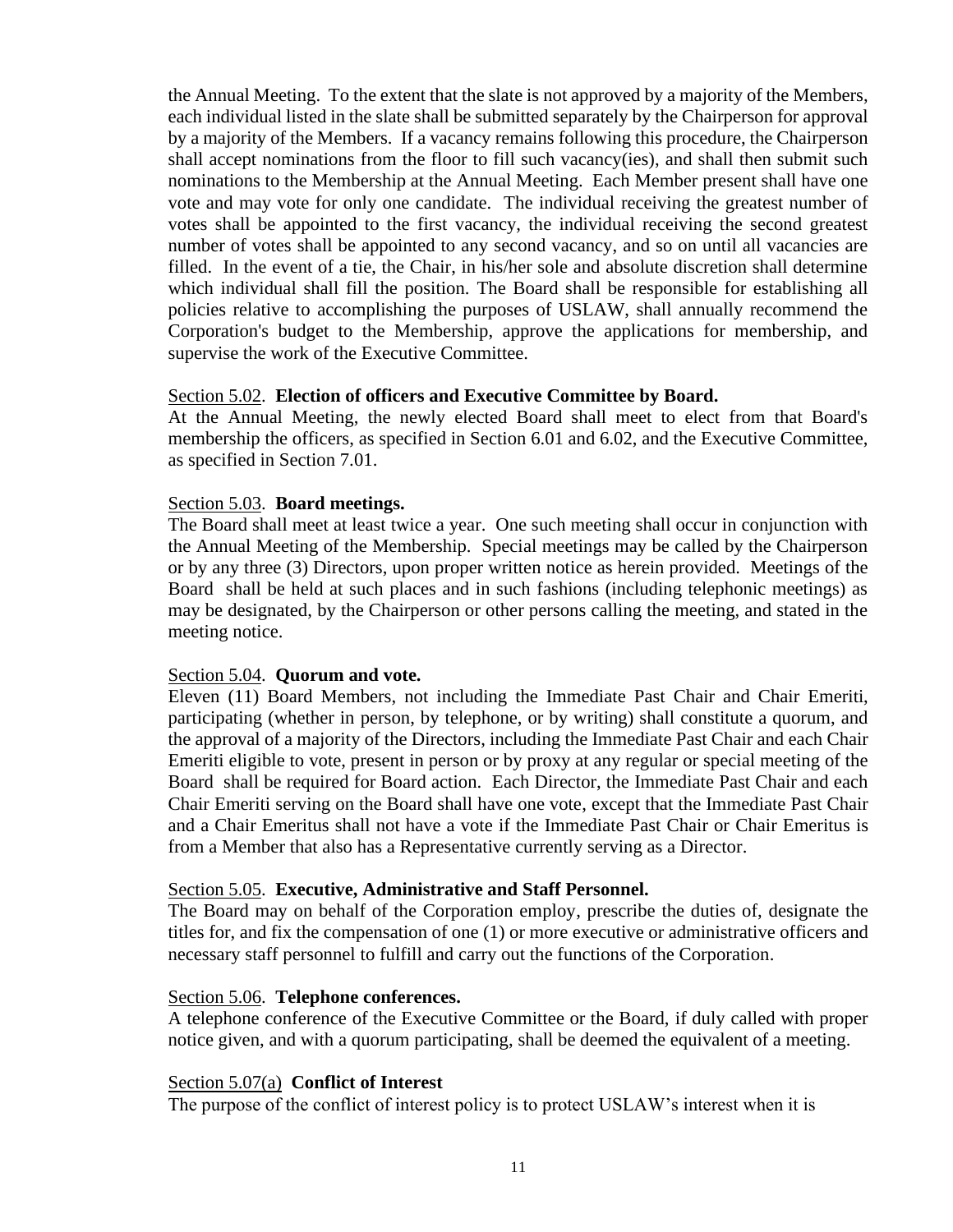contemplating entering into a transaction or arrangement that might benefit the private interest of an officer or director of the organization or might result in a possible excess benefit transaction. This policy is intended to supplement but not replace any applicable state and federal laws governing conflict of interest applicable to nonprofit and charitable organizations.

## Section 5.07(b) **Definitions**

(A) Interested Person. Any director, principal officer, or member of a committee with governing board delegated powers, who has a direct or indirect financial interest, as defined below, is an interested person.

(B) Financial Interest. A person has a financial interest if the person has, directly or indirectly, through business, investment, or family:

- i. An ownership or investment interest in any entity with which USLAW has a transaction or arrangement.
- ii. A compensation arrangement with USLAW or with any entity or individual with which USLAW has a transaction or arrangement, or
- iii. A potential ownership or investment interest in, or compensation arrangement with, any entity or individual with which USLAW is negotiating a transaction or arrangement.

Compensation includes direct and indirect remuneration as well as gifts or favors that are not insubstantial.

A financial interest is not necessarily a conflict of interest. A person who has a financial interest may have a conflict of interest only if the appropriate governing board or committee decides that a conflict of interest exists.

# Section 5.07(c) **Procedures**

(A) Duty to Disclose. In connection with any actual or possible conflict of interest, an interested person must disclose the existence of the financial interest and be given the opportunity to disclose all material facts to the Board considering the proposed transaction or arrangement.

(B) Determining Whether a Conflict of Interest Exists. After disclosure of the financial interest and all material facts, and after any discussion with the interested person, he/she shall leave the Board meeting while the determination of a conflict of interest is discussed and voted upon. The remaining Board shall decide if a conflict of interest exists.

(C) Procedures for Addressing the Conflict of Interest.

- i. An interested person may make a presentation to the Board, but after the presentation, he/she shall leave the meeting during the discussion of, and the vote on, the transaction or arrangement involving the possible conflict of interest.
- ii. The Chair shall, if appropriate, appoint a disinterested person or committee to investigate alternatives to the proposed transaction or arrangement.
- iii. After exercising due diligence, the Board shall determine whether USLAW can obtain with reasonable efforts a more advantageous transaction or arrangement from a person or entity that would not give rise to a conflict of interest.
- iv. If a more advantageous transaction or arrangement is not reasonably possible under circumstances not producing a conflict of interest, the Board shall determine by a majority vote of the disinterested directors whether the transaction or arrangement is in USLAW's best interest, for its own benefit, and whether it is fair and reasonable. In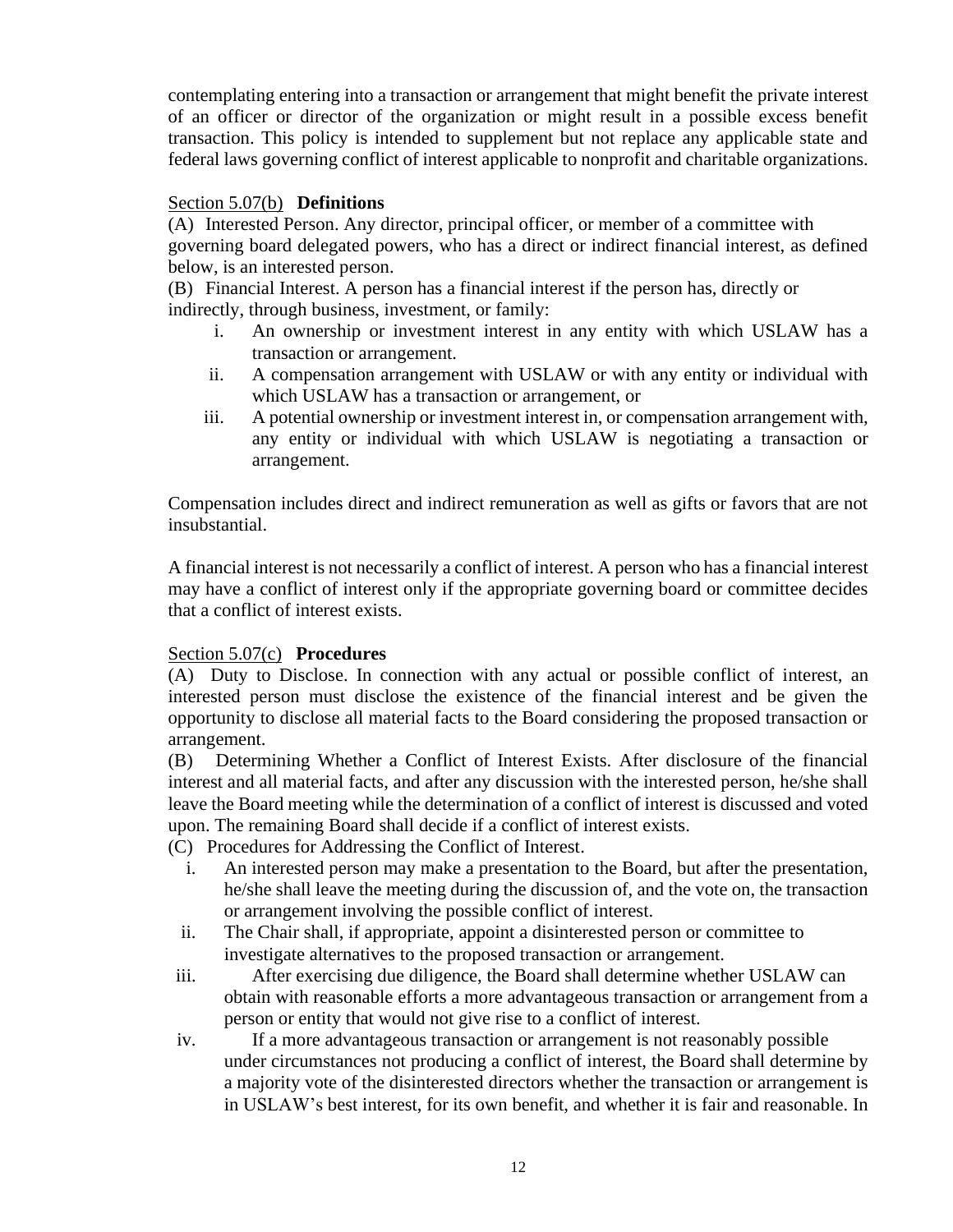conformity with the above determination it shall make its decision as to whether to enter into the transaction or arrangement.

- (D) Violations of the Conflicts of Interest Policy
	- i. If the Board has reasonable cause to believe a member has failed to disclose actual or possible conflicts of interest, it shall inform the member of the basis for such belief and afford the member an opportunity to explain the alleged failure to disclose.
	- ii. If, after hearing the member's response and after making further investigation as warranted by the circumstances, the Board determines the member has failed to disclose an actual or possible conflict of interest, it shall take appropriate disciplinary and corrective action.

# Section 5.07(d) **Compensation**

- (A) A voting member of the Board who receives compensation, directly or indirectly, from USLAW for services is precluded from voting on matters pertaining to that member's compensation.
- (B) A voting member of any committee whose jurisdiction includes compensation matters and who receives compensation, directly or indirectly, from USLAW for services is precluded from voting on matters pertaining to that member's compensation.
- (C) No voting member of the Board or any committee whose jurisdiction includes compensation matters and who receives compensation, directly or indirectly, from USLAW, either individually or collectively, is prohibited from providing information to any committee regarding compensation.

# Section 5.08**. Term of Service and Limitations of a Director**

- (A)Directors shall be elected for a two year term of service as provided in Section 5.01, except that pursuant to Section 5.08(b) in the event of a vacancy, the Board shall elect an individual to fill the remaining term of a Director that ceased his or her service before the expiration of a full term. A person selected to become a Director for an interim term shall be eligible to be thereafter re-elected to the Board for succeeding terms. A Director may be elected for two successive full terms, in addition to any service as a Director for an interim term.
- (B) In the event that any Director resigns or is removed before the expiration of that Director's full term, the Board shall by a majority vote elect and thereby authorize any Representative to fulfill the balance of the former Director's term.
- (C) The Chairperson shall automatically serve on the Board for one (1) year following the expiration of his/her term as Chairperson as the Immediate Past Chair.
- (D)Upon the conclusion of the one (1) year term of the Immediate Past Chair, the Immediate Past Chair shall automatically become a Chair Emeritus. Each Chair Emeritus will serve a term of five (5) additional years commencing the year following his/her service as Immediate Past-Chairperson. The resignation or removal of the Immediate Past Chair or a Chair Emeritus shall not create a vacancy for the remainder of the term, which shall be deemed concluded.

# **ARTICLE VI**

# **OFFICERS**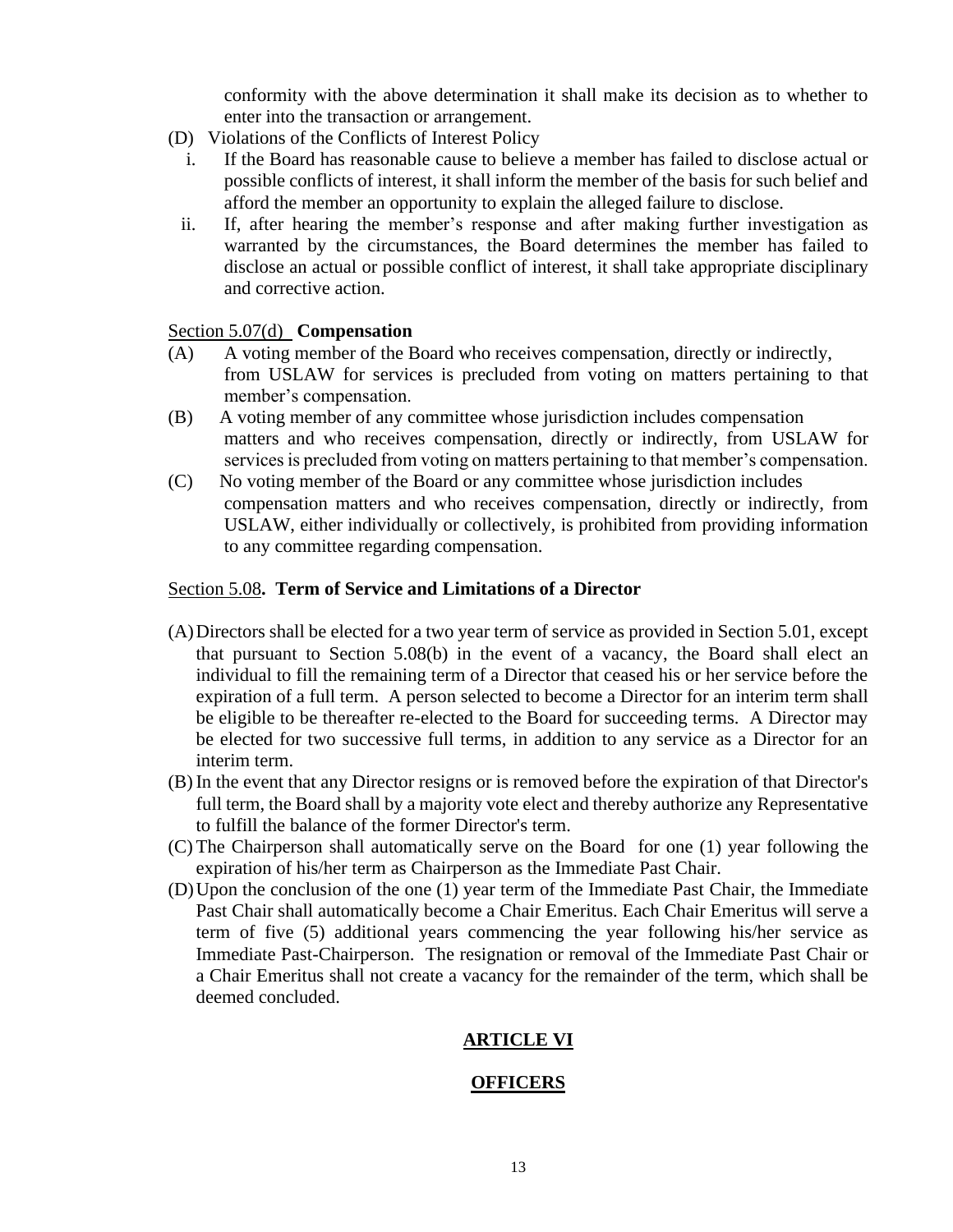# Section 6.01. **Principal officers and terms.**

The following four (4) principal officers shall be the officers of the Corporation: (i) Chairperson, (ii) Vice-Chairperson, (iii) Secretary-Treasurer, and (iv) Assistant Treasurer. Pursuant to Section 5.05, the Board in its sole and absolute discretion may also hire or appoint such other non-principal executive or administrative officers of the Corporation as are necessary to fulfill the functions and execution of the Corporation and its purposes.

# Section 6.01(b). **No compensation for serving.**

No principal officer of the Corporation shall receive compensation for serving as such. The principal officers of the Corporation shall be filled by four (4) separate, individual Directors eligible for such positions.

# Section 6.02. **Election of officers.**

The Vice-Chairperson, Secretary-Treasurer and Assistant Treasurer shall be elected annually by a majority vote of the newly elected Board based upon a slate nominated by a committee comprised of the Immediate Past Chair, Chairperson and Vice-Chairperson serving at the commencement of the Annual Meeting, provided that the Vice-Chairperson and Secretary-Treasurer shall be chosen from among the Executive Committee members serving prior to the Annual Meeting and the Assistant Treasurer shall be chosen from among the Directors serving prior to the Annual Meeting. The election shall take place at the Annual Meeting. If the election of such officers shall not be held at such meeting, such election shall be held as soon thereafter as may be convenient. Each principal officer other than the Chairperson shall take office immediately upon election by the Board at the Annual Meeting or the Board meeting held thereafter for such purpose, and shall hold office until his successor has been duly elected. Once elected, the Vice-Chairperson shall serve a one year term as Chairperson at the conclusion of his/her term as Vice-Chairperson without further election, and shall take office in the course of the Annual Meeting. Once elected, the Secretary-Treasurer shall serve a one year term as Vice-Chairperson at the conclusion of his/her term as Secretary-Treasurer without further election, and shall take office in the course of the Annual Meeting. Other than term limitations in service upon Directors and Executive Committee members set forth in these By-Laws, there is no limitation upon a Director's successive election as an Assistant Treasurer.

# Section 6.03. **Removal of officers.**

Any principal or non-principal officer elected or appointed by the Board may be removed by the Board whenever in its judgment the best interests of the Corporation would be served thereby, but such removal shall be without prejudice to the contract rights, if any, of the officer so removed.

# Section 6.04. **Vacancies.**

A vacancy in any principal office of the Corporation because of death, resignation, removal, disqualification, or other circumstance rendering service impossible or impractical may be filled by the Board by a Director serving on the Executive Committee, whether or not serving as a principal officer, by majority vote, for the unexpired portion of the term, except that in the case of the Chairperson, the Vice Chairperson shall assume such position and will continue to serve his/her full term thereafter or in the case of the Vice-Chairperson, the Secretary-Treasurer shall assume such position and will continue to serve his/her full term thereafter

# Section 6.05. **Duties of Chairperson.**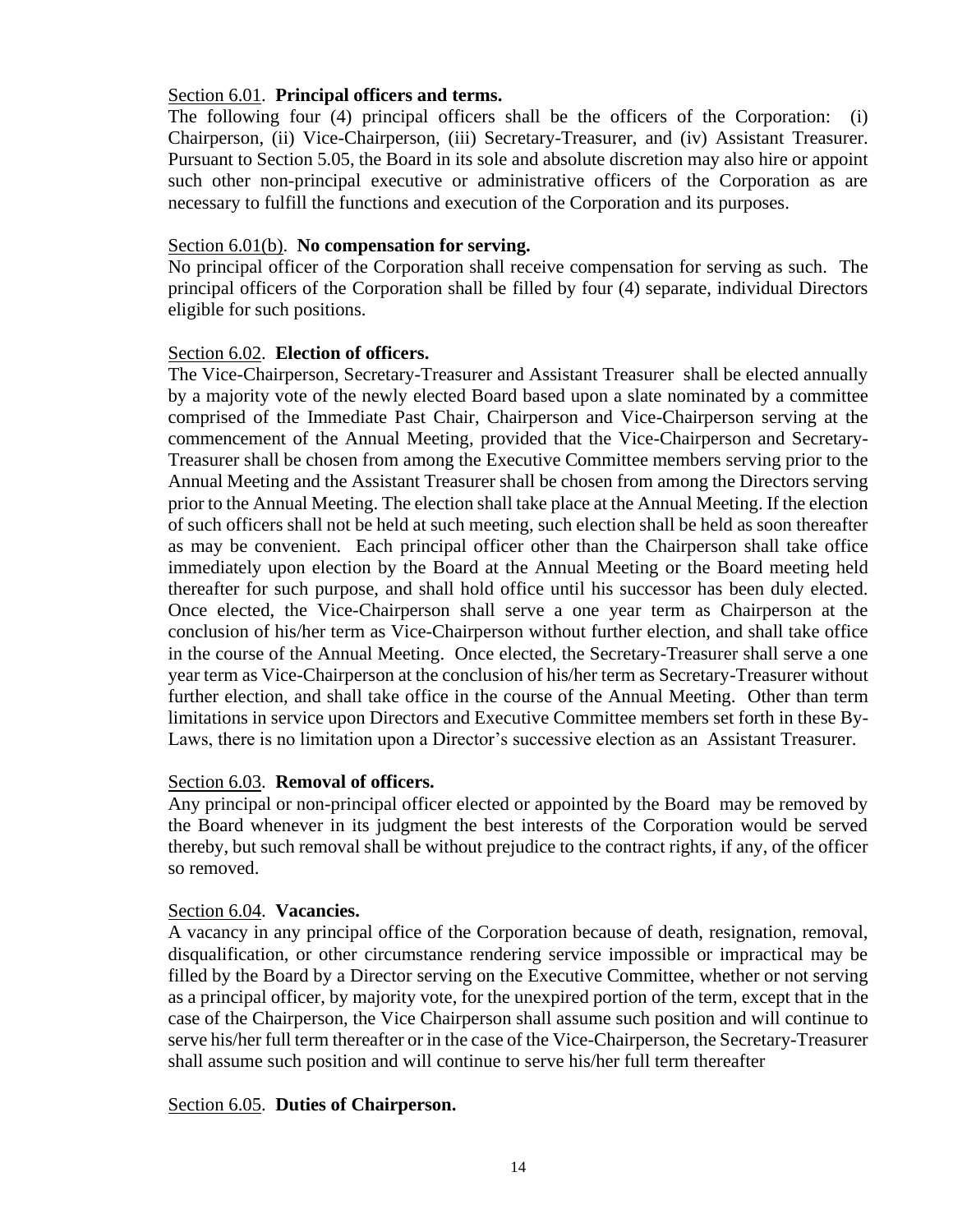The Chairperson shall have the duties of a president of the Corporation; shall preside at all meetings of the Executive Committee, Board, and Membership; shall be an ex officio member of all committees; and shall perform all of the duties incident to the offices of Chairperson and President, as well as such other duties as the By-Laws, the Executive Committee, and the Board may from time to time prescribe.

#### Section 6.06. **Duties of the Vice Chairperson.**

In the absence of the Chairperson, or due to the Chairperson's inability or refusal to act, the Vice Chairperson shall perform the duties of the Chairperson, and when so acting, shall have all the powers and be subject to all the restrictions upon the Chairperson. The Vice Chairperson shall perform such other duties as from time to time may be assigned by the Executive Committee or the Board.

#### Section 6.07. **Duties of Secretary-Treasurer.**

The Secretary-Treasurer shall see that all notices are duly given in accordance with the provisions of these By-Laws or as required by law; be custodian of the corporate records and of the seal, if any, of the Corporation and affix any seal of the Corporation to any appropriate documents; keep a register of the post office address, FAX number and e-mail address, if any, of each Member, Officer, and Director, which shall be furnished to the Secretary-Treasurer by such Member, Officer, and Director; and in general perform all duties incident to the office of Secretary-Treasurer and such other duties as may from time to time be assigned by the Chairperson, by the Executive Committee, or by the Board. If required by the Executive Committee, the Secretary-Treasurer shall give a bond for the faithful discharge of duties in such sum and with such surety or sureties as the Executive Committee shall determine. The Secretary-Treasurer shall: have charge and custody of and be responsible for all funds and securities of the Corporation; receive and give receipts for monies due and payable to the Corporation from any source whatsoever, and deposit all such monies in the name of the Corporation in such banks, trust companies, or other depositories as shall be selected in accordance with the provisions of these By-Laws, and in general perform all duties incident to the office of Secretary-Treasurer and such other duties as may from time to time be assigned by the Chairperson, by the Executive Committee, or by the Board. If required by the Executive Committee, the Secretary-Treasurer shall give a bond for the faithful discharge of the Secretary-Treasurer's duties in such sum and with such surety or sureties as the Executive Committee shall determine. In order to facilitate the routine handling of funds and securities of the Corporation, the Secretary-Treasurer may delegate to one (1) or more executive or administrative officers or members of the administrative staff the authority and responsibility to handle, receive, deposit, and disburse funds and securities of the Corporation and to perform any related tasks.

#### Section 6.08. **Duties of Assistant Treasurer.**

The Assistant Treasurer shall keep the minutes of the meetings of the Executive Committee, the Board, and the Membership in one or more books provided for that purpose;. The Assistant Treasurer shall assist the Secretary-Treasurer with his or her duties to have charge and responsibility for the finances of the Corporation. As such, the Assistant Treasurer shall have same duties and obligations as, but is secondary, to the Secretary-Treasurer. The duties of the Assistant Treasurer include actively participating in the oversight of the financial matters of the Corporation, in tandem with, but subject to, the Secretary-Treasurer. In the absence of the Secretary-Treasurer, or due to the Secretary-Treasurer's inability or refusal to act, the Assistant Treasurer shall perform the duties of the Secretary-Treasurer, and when so acting, shall have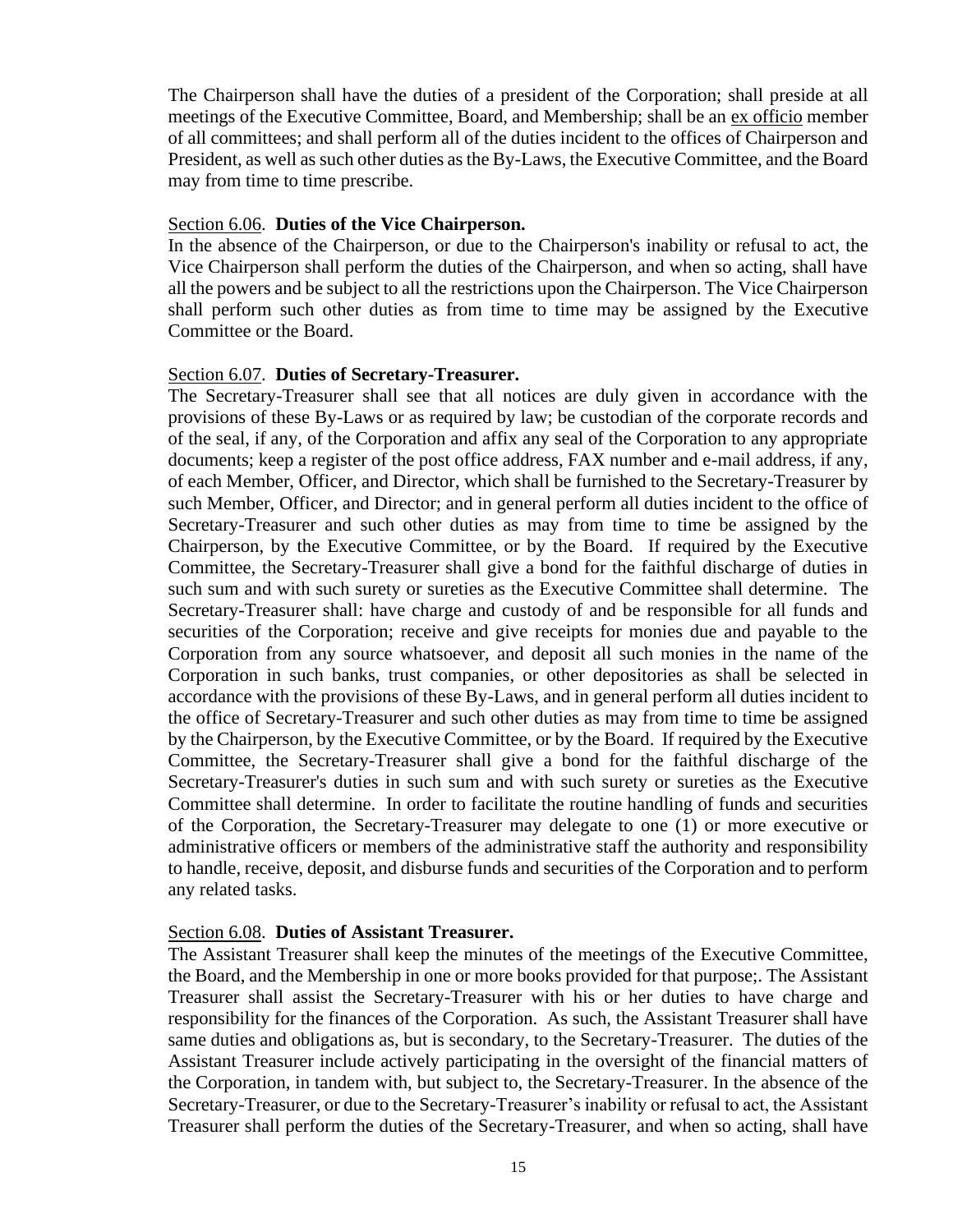all the powers and be subject to all the restrictions upon the Secretary-Treasurer. The Assistant-Treasurer shall perform such other duties as from time to time may be assigned by the Executive Committee or the Board.

# **ARTICLE VII**

# **EXECUTIVE COMMITTEE**

## Section 7.01. **Composition and Term.**

- (A)The Executive Committee shall consist of the four (4) principal officers of the Corporation (determined pursuant to Sections 6.01 and 6.02), the Immediate Past Chair (determined pursuant to Section 5.08(c), the Chair Emeritus who is one year removed from Chair, the Chair Emeritus who is two years removed from Chair, and three (3) Directors nominated by the Chair and elected annually by the Board for a one year term of service. For the first two years as Chair Emeritus, the officers will have the voting rights specified in Section 7.02(b) below. Vacancies in membership on the Executive Committee may be filled for the unexpired portion of the term by a majority vote of the Board, based upon the nomination of a majority of the Executive Committee.
- (B) In the Board's sole and absolute discretion it may create such titles for Directors serving on the Executive Committee other than the principal officers for any purpose it deems necessary for purposes of effecting the purposes of the Corporation. The Secretary or his designee shall keep a list of the current titles conferred upon Directors serving upon the Board or Executive Committee. Other than the express limitation set forth in Section and subject to the term limitations set forth herein, a Director and Executive Committee member may fulfill one or more principal and/or non-principal officer role(s) for successive year(s).
- (C) A Director is eligible to be re-elected by the Board for up to four (4) consecutive one (1) year terms on the Executive Committee, provided however, that this limitation shall not apply to a Director in his/her final year of eligibility who is elected to the position of Secretary-Treasurer. If a Director is not re-elected to the Executive Committee or reaches the maximum duration of service without election to the Secretary-Treasurer position, the Director shall been deemed as finishing his/her term on the Board and shall not be eligible as a potential Director for the next successive election to the Board consistent with limitations set forth in Section 5.08.

#### Section 7.01. **Meetings.**

The Executive Committee shall meet at such places and in such fashions (including telephonic meetings) at the call of the Chairperson or any three (3) members of the Executive Committee.

## Section 7.02(a). **Monthly meetings.**

The Executive Committee shall endeavor to hold monthly meetings, either in person or by telephonic conference call.

#### Section 7.02(b). **Quorum and majority vote.**

A majority of the members of the Executive Committee eligible to vote as provided for in Section 7.01 participating (whether in person, by telephone, or in writing) shall constitute a quorum at any meeting of the Executive Committee. A majority vote of the Executive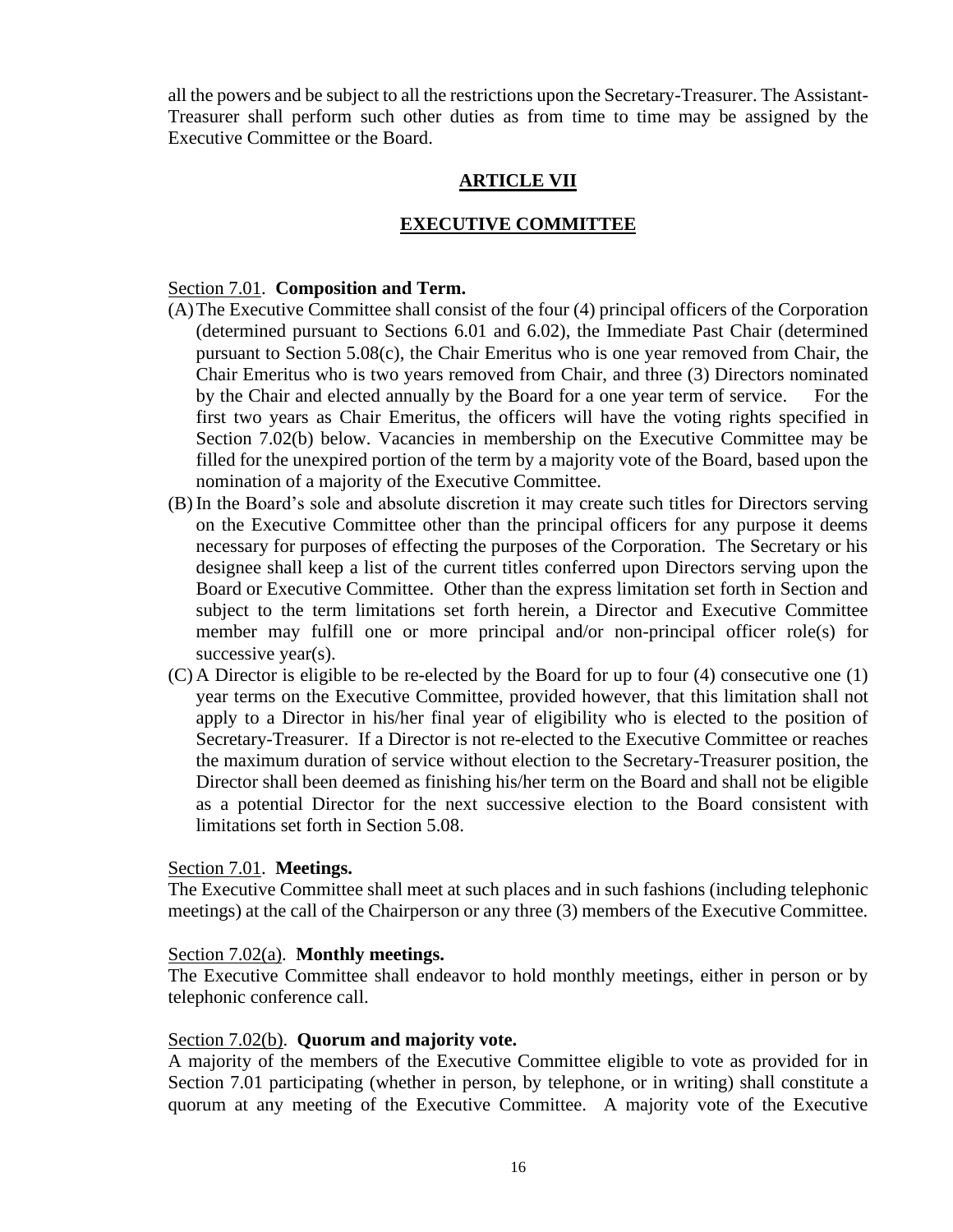Committee Members present, in person or by proxy, at any meeting of the Executive Committee shall be required for Executive Committee action.

## Section 7.02(c). **Minutes.**

Minutes of all Executive Committee meetings shall be taken by the Secretary-Treasurer, or the Secretary-Treasurer's designee, and promptly mailed or otherwise furnished to all members of the Executive Committee and the Board.

## Section 7.03. **Duties.**

The Executive Committee shall be responsible for the day-to-day operation of the Corporation, for the performance of the duties delegated to it by these By-Laws, for the transaction of all business referred to it by the Board, and it shall act for the Board and the Membership in the performance of its duties. Any duty of the Executive Committee may be expressly delegated by it to one (1) or more executive or administrative officers or staff. No action of the Executive Committee shall conflict with the action or policy of the Board or the Membership.

# Section 7.04. **Supervision of the subordinate committees.**

The Executive Committee shall supervise the work of each practice group and special committees appointed by the Executive Committee or Board, and the plans and proposals of each such practice group and subordinate committee shall be referred to the Executive Committee for approval or secondary referral to the Board pursuant to the provisions of the By-Laws.

## Section 7.05. **Recommendations on staff compensation.**

The Executive Committee shall from time to time recommend to the Board the compensation of all executive or administrative officers and staff of the Corporation. The Board, by majority vote, will either approve such recommendation or refer the recommendation, with suggested changes, back to the Executive Committee for further consideration.

#### Section 7.06. **Membership advisory function.**

The Executive Committee may recommend to the Board the admission of a prospective member, the expulsion of an existing Member from the Membership, or any action to be taken in lieu of the expulsion of an existing Member from the Membership in response to a Member's action or inaction,. The Executive Committee may from time to time make other recommendations to the Board, including those concerning the maintenance of high legal, ethical, and community standards among the Members.

#### Section 7.07. **Action without a meeting.**

Action may be taken without a meeting of the Executive Committee, if at least a majority of the members of the Committee in advance approve, in writing, the proposal to take such action.

# **ARTICLE VIII**

# **COMMITTEES OTHER THAN EXECUTIVE COMMITTEE**

# Section 8.01. **Discretionary committees.**

The Chairperson may, and shall have the right to, appoint such committees as the Chairperson shall deem advisable and shall assign appropriate duties and purposes to each. The members of discretionary committees shall serve at the pleasure of the Chairperson for as long as the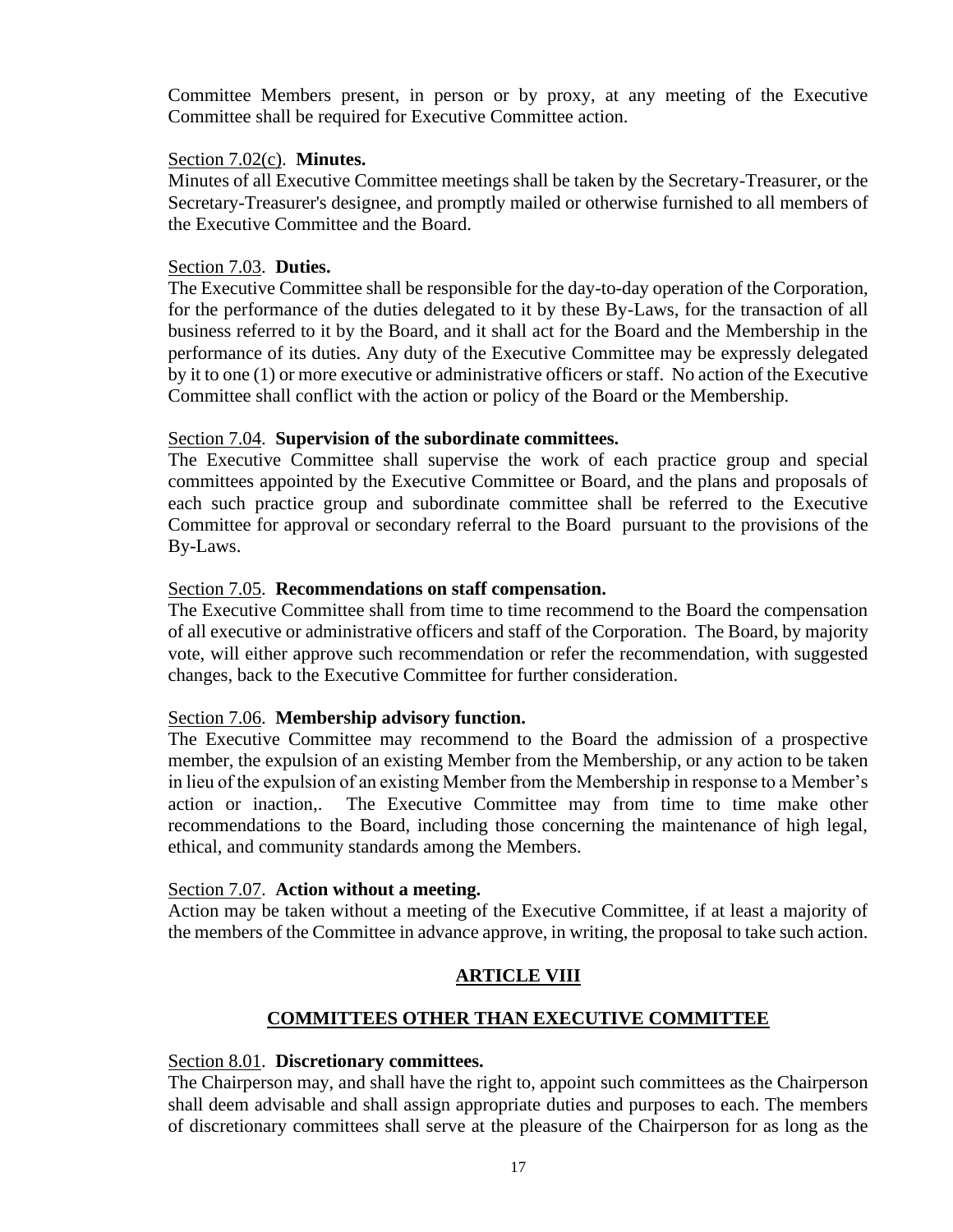Chairperson shall decide. Affiliate Members may participate on committees but shall not have the right to vote.

# Section 8.02. **Duration of service.**

Each member of a committee shall continue as such until his successor is appointed, unless the committee shall be sooner terminated, or unless such member be removed from such committee, or unless such member shall cease to qualify as a member thereof.

# Section 8.03. **Quorum and majority vote.**

Unless otherwise provided in the By-Laws, a majority of the whole committee shall constitute a quorum and the act of a majority of the members present at a meeting at which a quorum is present shall be the act of the committee.

# Section 8.04. **Governance and removal.**

Each committee may adopt rules for its own governance not inconsistent with these By-Laws or with rules adopted by the Board. Unless designated by the Chairperson, a chairperson and secretary shall be elected by each committee. Any member of any committee may be removed by the Chairperson whenever in the Chairperson's judgment the best interests of the Corporation shall be served by such removal.

# Section 8.05. **Additional committee membership.**

Each committee may add to its membership, within the number allowed by the Chairperson, such members as it shall deem advisable.

# **ARTICLE IX**

# **NOTICES, PROXIES, PROCEDURES AND NOMINATIONS**

# Section 9.01. **Notice procedures.**

The Secretary-Treasurer, or his designee, shall give not less than fifteen (15) days' notice of all regular and special meetings of the Executive Committee, the Board, or the Membership, either by personal service, e-mail or by mailing or faxing a copy of such notice to each Representative at the last known office address, e-mail address of recognized representative, or fax number of the Member. Notice, if mailed, shall be deemed to be delivered when deposited in the United States mail in a seal, postage paid envelope addressed to the Member's last known address. Notice, if transmitted by e-mail or FAX, shall be deemed complete when a transmission receipt is acknowledged by the receiving machine. Any Member may waive notice of any meeting. The attendance of a Director or Member at any meeting shall constitute a waiver of notice of such meeting, except where a Director or Member attends a meeting for the express purpose of objecting to the transaction of any business because the meeting is not lawfully called or convened. Neither the business to be transacted at, nor the purpose of, any regular or special meeting of the Executive Committee, the Board, or the Membership need be specified in a notice or waiver of notice of such meeting, unless specifically required by law or by these By-Laws.

# Section 9.02. **Waiver of defects in notice.**

Action taken at any meeting of the Executive Committee, the Board, or the Membership, however called and with whatever notice, if any, shall be deemed action of the full body, taken at a meeting duly called and held on proper notice, if: (a) all Members entitled to vote at the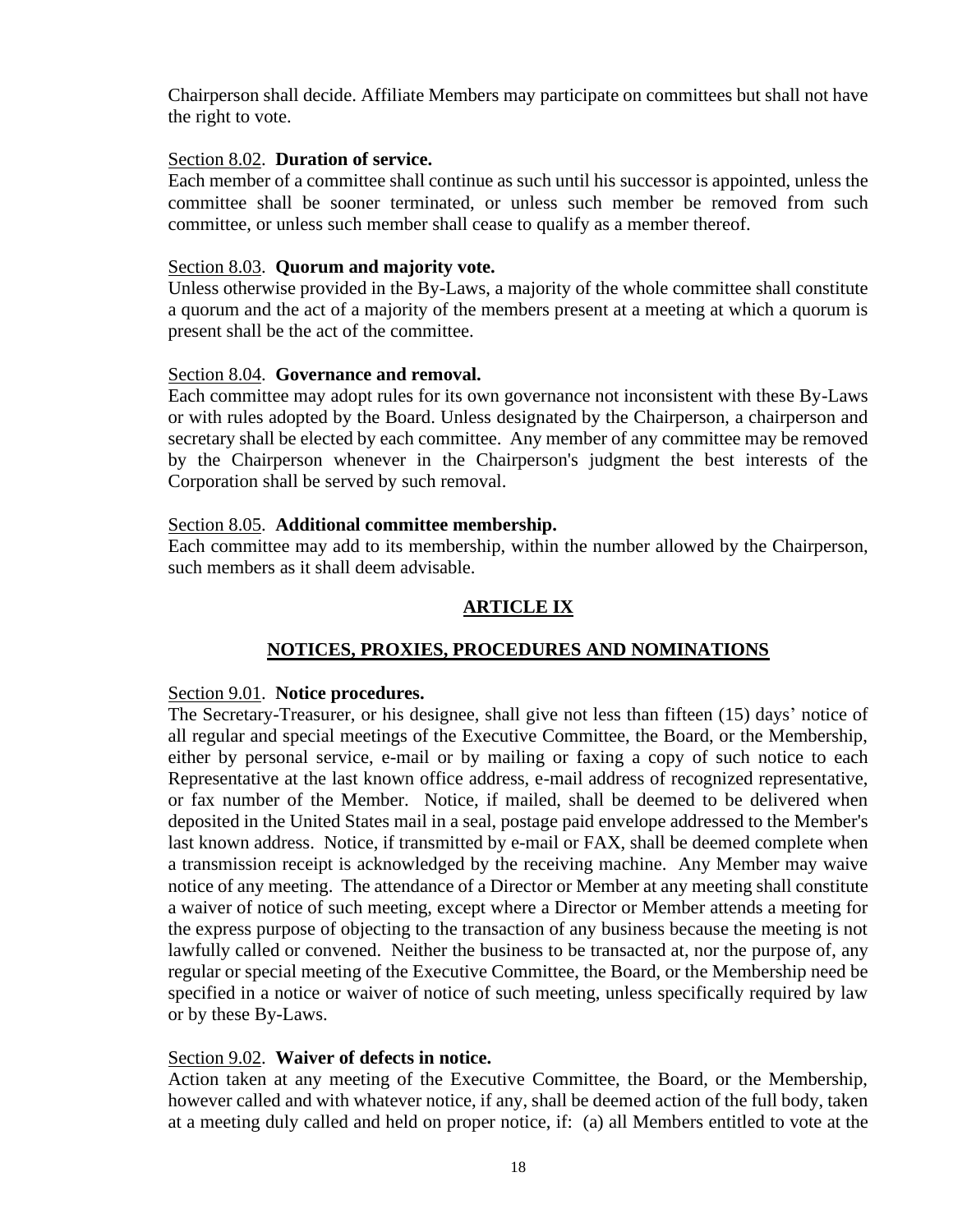meeting are present in person or by proxy, and no Member objects to holding the meeting; or (b) if a quorum is present, either in person or by proxy, no one present objects to holding the meeting, and each absent Member, having been served with notice of the meeting under Section 9.01, fails to object by delivering a written objection to the Secretary before the time and date of the noticed meeting.

#### Section 9.03. **Proxy procedure.**

Each Representative of a Member may appoint a partner or shareholder of that Member to vote a proxy on behalf of the Representative as a Member; any Director may appoint another Director to vote his/her proxy; and any member of the Executive Committee may appoint another Executive Committee member to vote his/her proxy. Such appointment shall be by a dated and-printed or written proxy, executed by the person giving the proxy or by his/her duly appointed attorney-in-fact, or by a telegram or cablegram appearing to have been transmitted by such Representative, filed with the Secretary before the vote in which the proxy is to be used. No proxy shall be valid after the expiration of three (3) months from the date of its execution. No proxy shall be undated or postdated. Every proxy shall be revocable at the pleasure of the person executing it, and a proxy may be revoked either by an instrument which by its terms revokes the proxy or by a duly executed proxy bearing a later date. The presence at a meeting of the person granting a proxy shall not in and of itself revoke the proxy, but such person may revoke the appointment by giving notice to the Secretary, before the vote in which the proxy is to be used, or by giving notice in the open meeting of the Membership.

## Section 9.04. **Nominating Committee.**

The Nominating Committee shall consist of the Executive Committee of the Board. The Nominating Committee shall annually propose the slates for the Board, the Executive Committee, and the Officers subject to election. The Nominating Committee at least one hundred twenty (120) days prior to the Annual Meeting by written communication to the Membership, shall solicit proposals, to be made within thirty (30) days, from the Membership for candidates for the Board. At least thirty (30) days before the Annual Meeting, the Nominating Committee will confirm to the Secretary-Treasurer its slate for the Board, which the Secretary-Treasurer will then convey to the Membership. Additional nominations may be made from the floor at the Annual Meeting.

# Section 9.05. **Parliamentary procedure.**

Robert's Rules of Order, as revised, shall govern the parliamentary proceedings of this organization in all cases to which they are applicable and in which they are not inconsistent with these By-Laws.

Section 9.06. **Order of business.** The order of business at meetings of the Executive Committee, Board, and Membership, so far as appropriate and practicable, shall be as follows:

- (a) calling of roll;
- (b) proof of due notice of meeting;
- (c) reading and disposition of any unapproved minutes;
- (d) reports of officers and committees;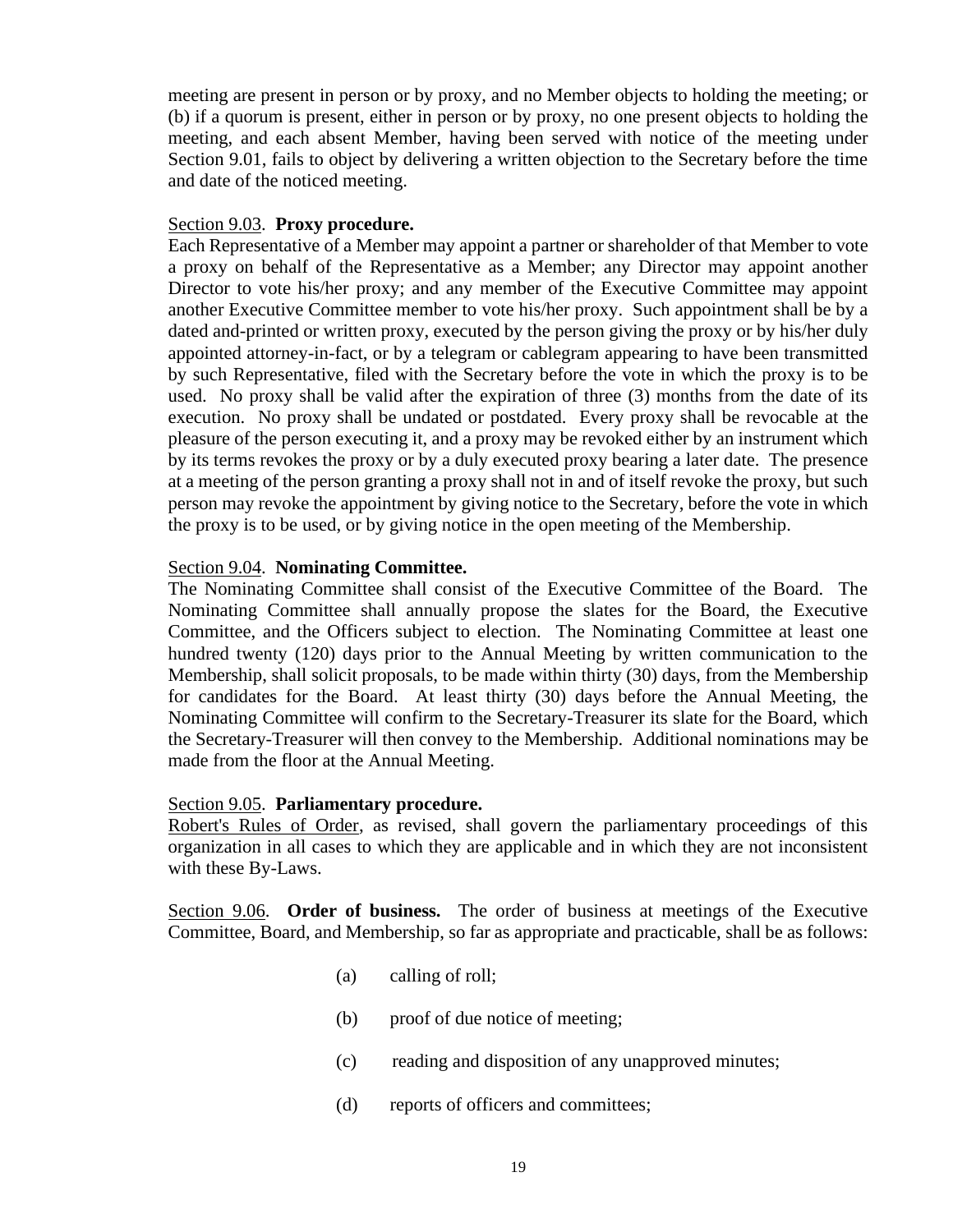- (e) election of officers;
- (f) unfinished business;
- (g) new business;
- (h) adjournment.

# **ARTICLE X**

## **DUES AND EXTRAORDINARY FEES**

#### Section 10.01. **Authorization and continuation.**

The Board may determine from time to time the amount of application fee, if any, and the Membership, by a majority vote, may from time to time determine the manner of computation of annual dues payable to the Corporation by each Member and Affiliate Member. The Board may, in its discretion by two-thirds vote, establish special categories of dues for proposed new Members or Affiliate Members, or, under paragraph 3.07(a), for individual existing Members or Affiliate Members based upon circumstances that in its opinion, justify a departure from the normal dues schedule for Members or Affiliate Members. In the absence of changes to the annual dues, the amount and method of computation of the dues for the preceding year shall apply to the succeeding year. The Board may at any time revise the dues structure so as to decrease the amount of the dues payable by the Members or Affiliate Members either individually or collectively.

#### Section 10.02. **Schedule of payments.**

Annual dues shall be payable in advance on dates that will be determined by the Board. Dues of a new firm shall be prorated, from the first day of the month in which such firm is elected to Membership, for the remainder of the fiscal year of the Corporation.

## Section 10.03. **Extraordinary fees.**

A fee may be charged to any Member or Affiliate Member for computer or special services rendered to that Member. Such fees will be established by the Executive Committee. Additional fees may be charged the Membership and Affiliate Membership as are deemed necessary to defray the cost of operating a national headquarters, hiring necessary personnel, providing office equipment, public relations, literature, and other services. Such amounts will be determined by the Board, upon recommendation of the Executive Committee.

#### Section 10.04. **Limitation.**

The Membership may place a limitation upon the aggregate of dues and extraordinary fee assessments which may be charged a firm per calendar year.

# **ARTICLE XI**

# **FISCAL YEAR**

Section 11.01. **Definition.**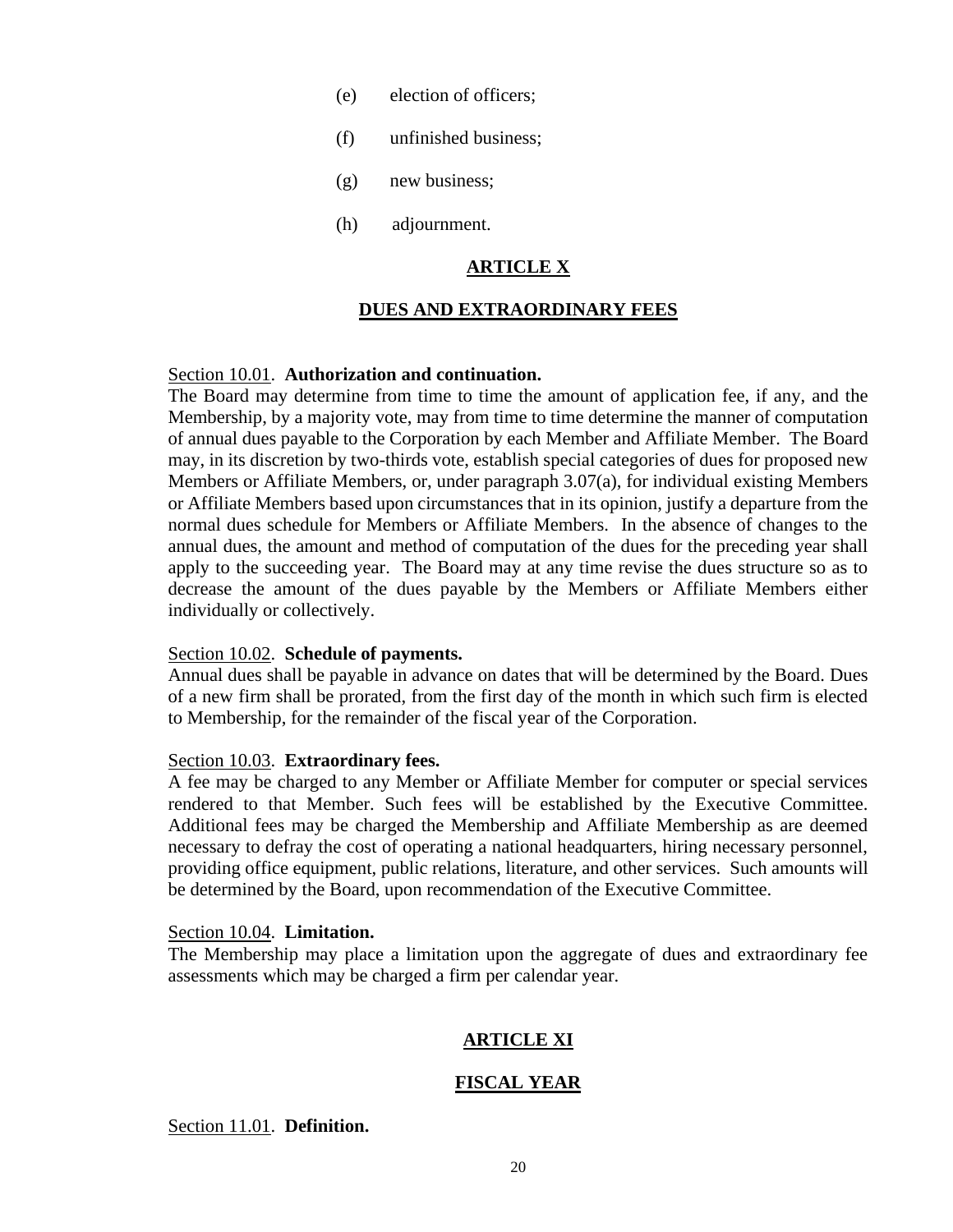The fiscal year of the corporation shall begin on the first day of January and end on the last day of December in each year.

# **ARTICLE XII**

# **BANKING, EXECUTION OF INSTRUMENTS, AND EXPENSES**

## Section 12.01. **Limitation of authority.**

No Member or Affiliate Member or Representative or their agents, is authorized to speak, act, or enter into any contract on behalf of the Corporation unless such person or persons shall have received authority in writing from the Executive Committee or Board.

# Section 12.02. **Conditions on deposits, withdraws and accounts.**

All funds of USLAW shall be deposited in the Corporation's name into bank accounts, so as to be federally insured, as authorized by the Executive Committee, including, but not limited to, a "control account," an "operating account," and a "trust account." Withdrawals from the control account, which will be the master bank account for the Corporation's finances and will be used primarily as a transfer account for funds to be deposited into the operating account, shall be made upon checks signed by any appropriately designated executive or administrative officer or designee, and countersigned by any officer of the Corporation or by such other agents as the Executive Committee may from time to time designate. The operating account, which will be primarily to pay the Corporation's day-to-day operating expenses, shall not exceed a balance as set by the Executive Committee or Board, and any single withdrawal of no more than an amount as set by the Executive Committee or Board, from the operating account may be made upon checks signed solely by any appropriately designated executive or administrative officer or designee; any single withdrawal over that amount from the operating account shall be made only upon a check signed by any appropriately designated executive or administrative officer and the designee of the Executive Committee. The trust account shall be used, in the discretion of any appropriately designated executive or administrative officer, for non-budgeted cash items other than dues and initiation fees, and is intended to serve primarily as a pass-through account for money received and redirected for, non-budgeted expenses (i.e., revenues against expenses for regional practice group, or national meetings, etc.). The above limits as set by the Executive Committee or Board shall apply to the trust account. The balances in all accounts and all withdrawals from all accounts shall be accounted for monthly to the Secretary-Treasurer, or any other officer designated by the Executive Committee. The Executive Committee, in its discretion, can at any time amend or revoke these provisions.

# Section 12.03. **Extension of authority.**

The Executive Committee, upon the advice of the Board, may authorize any officer or agent of the Corporation to enter into any contract or execute and deliver any instrument, including deeds, notes, and mortgages, in the name of and on behalf of the Corporation, and such authority may be general or confined to specific instances. In the absence of such designation by the Executive Committee, such instruments shall be signed by the Chairperson and the Secretary-Treasurer.

# Section 12.04. **Payment of non-budgeted items.**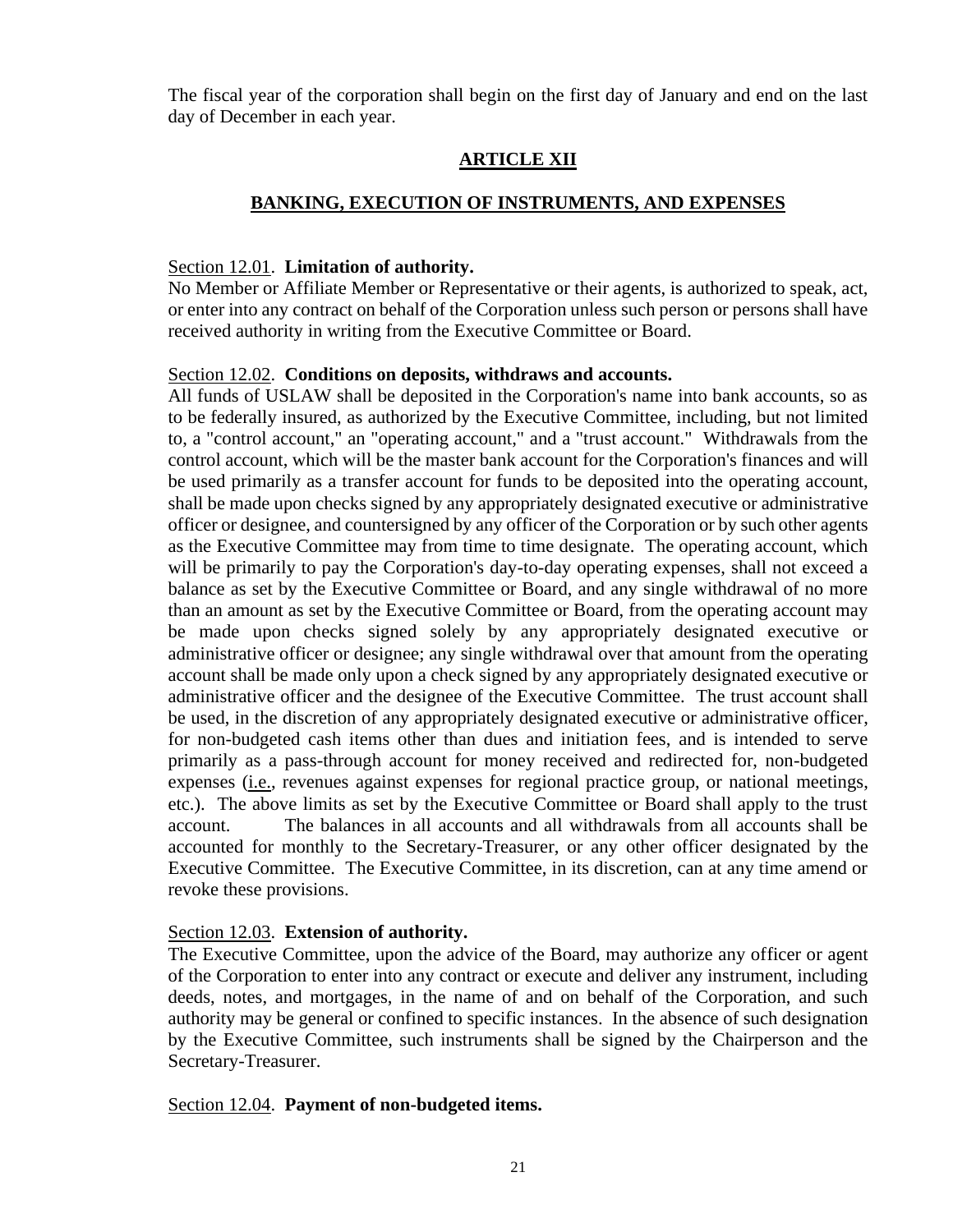The Executive Committee is authorized to approve or ratify the payment of any non-budgeted expenses in a total amount not to exceed Fifty Thousand and no/100 (\$50,000.00) Dollars in any fiscal year, provided such action is not otherwise prohibited by these By-Laws.

#### **ARTICLE XIII**

## **INDEMNIFICATION OF OFFICERS AND DIRECTORS**

#### Section 13.01. **Authorization.**

Any person (including the heirs, executors, executive or administrative officers, estate, legatees or devisees of such person) who was or is a party, or is threatened to be made a party, to any threatened, pending or completed action, suit, or proceeding, whether civil, criminal, administrative or investigative (including any action or suit by or in the right of the Corporation to procure a judgment in its favor) by reason of the fact that (a) he is or was a director, officer, employee, or agent of the Corporation, or (b) he is or was serving at the request of the Corporation as a director, officer, employee, or agent shall be indemnified by the Corporation, if, as, and to the fullest extent authorized by the applicable law against expenses, including attorneys' fees, judgments, fines, and amounts paid in settlement actually and reasonably incurred by him in connection with such action, suit, or proceeding. The indemnification provided by this section shall not be deemed exclusive of any other rights to which any person indemnified may be entitled, but the invalidity of this sentence shall not affect the other provisions hereof.

## **ARTICLE XIV**

#### **AMENDMENTS**

#### Section 14.01. **Procedure.**

These By-Laws may be altered, amended, or repealed, and new by-laws may be adopted, by a two-thirds (2/3) vote of the Members present at any regular meeting or any special meeting of the Membership if at least fifteen (15) days written notice is given of the proposal to alter, amend, repeal, or adopt new by-laws at such meeting and if the specific nature of such change is set forth in such written notice.

# **ARTICLE XV**

#### **ADMINISTRATION**

#### Section 15.01. **Board.**

The Board, or its designee, shall be responsible for employment of any executive or administrative officer or staff. The officers and staff shall be provided with such space, equipment, and support personnel as may be necessary in the judgment of the Executive Committee at such location as it may direct. Pursuant to Section 5.05, the Board may determine and attribute any title to any executive or administrative office or staff personnel hired on behalf of the Corporation.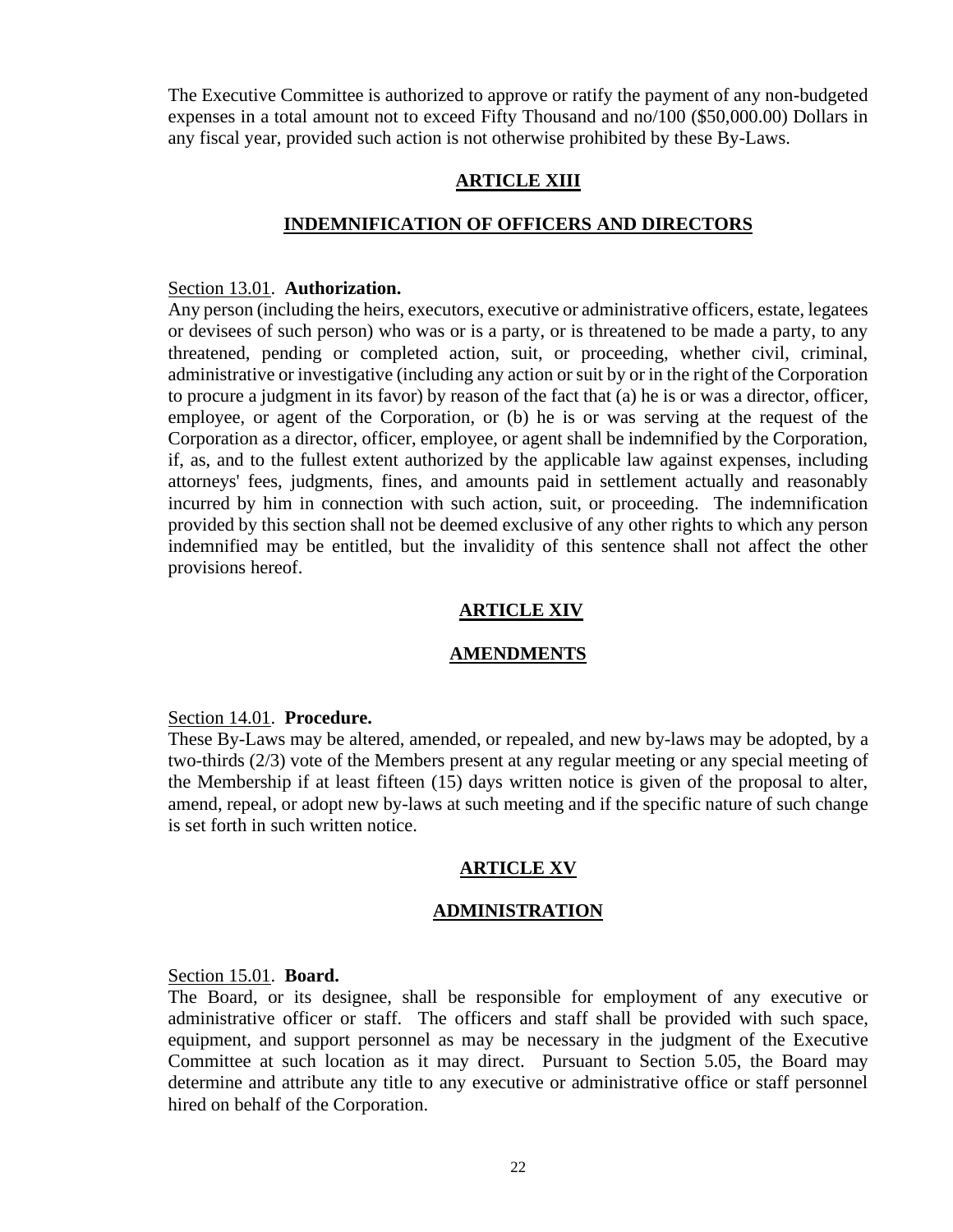**Section 15.02.** Duties and Responsibilities of Non-Principal Executive and Administrative Officers.

All Non-principal executive and administrative officers hired or appointed by the Board on behalf of the Corporation shall have the duties and responsibilities as assigned by the Board, together with the authority reasonably necessary to perform such duties and responsibilities. At the discretion of the Executive Committee, any non-principal executive or administrative officer may be appointed to be an ex-officio, non-voting Member of the Executive Committee, the Board, practice groups, and committees established by the Board or by these By-Laws.

# **ARTICLE XVI**

# **PRIVILEGED INFORMATION**

# Section 16.01. **Definition.**

In conducting its business, USLAW collects and stores (electronically and otherwise) information and data from multiple sources including member firms. This information and data includes but is not limited to matters involving clients of member firms, financial data, prospective members or clients, planning activities, etc. Such information, when received by member firms from USLAW or other member firms, is confidential and proprietary (whether designated as such or not) and shall not be released to any person, firm or organization without the express written authorization of USLAW's Chair or such other person or persons as the Chair may designate. Member firms shall set up appropriate internal procedures to prevent inadvertent release of such information.

This restriction does not apply to information publicly disseminated by USLAW or to information received from sources outside the USLAW organization. Whenever a member firm is uncertain whether specific information or data is subject to this restriction, inquiry should be made to the Chair or her designee before release of the information.

Deliberate violation of this Bylaw shall grounds for termination under Article XVIII.

The requirements of this Bylaw are in addition to any restrictions on disclosure imposed by applicable Canons of Ethics or Codes of Professional Responsibility.

# **ARTICLE XVII**

# **DISSOLUTION**

#### Section 17.01. **Procedure.**

Upon the dissolution or other termination of the Corporation, the Board shall at once proceed to a liquidation and convert to cash all of the assets of the Corporation. Out of the money received, all legitimate debts of the Corporation shall be paid first. The amount remaining shall be paid to and divided equally among the Members and the Affiliate Members in the ratio that each Member's or Affiliate Member's dues bear to the total dues collected in the year of the dissolution.

# **ARTICLE XVIII**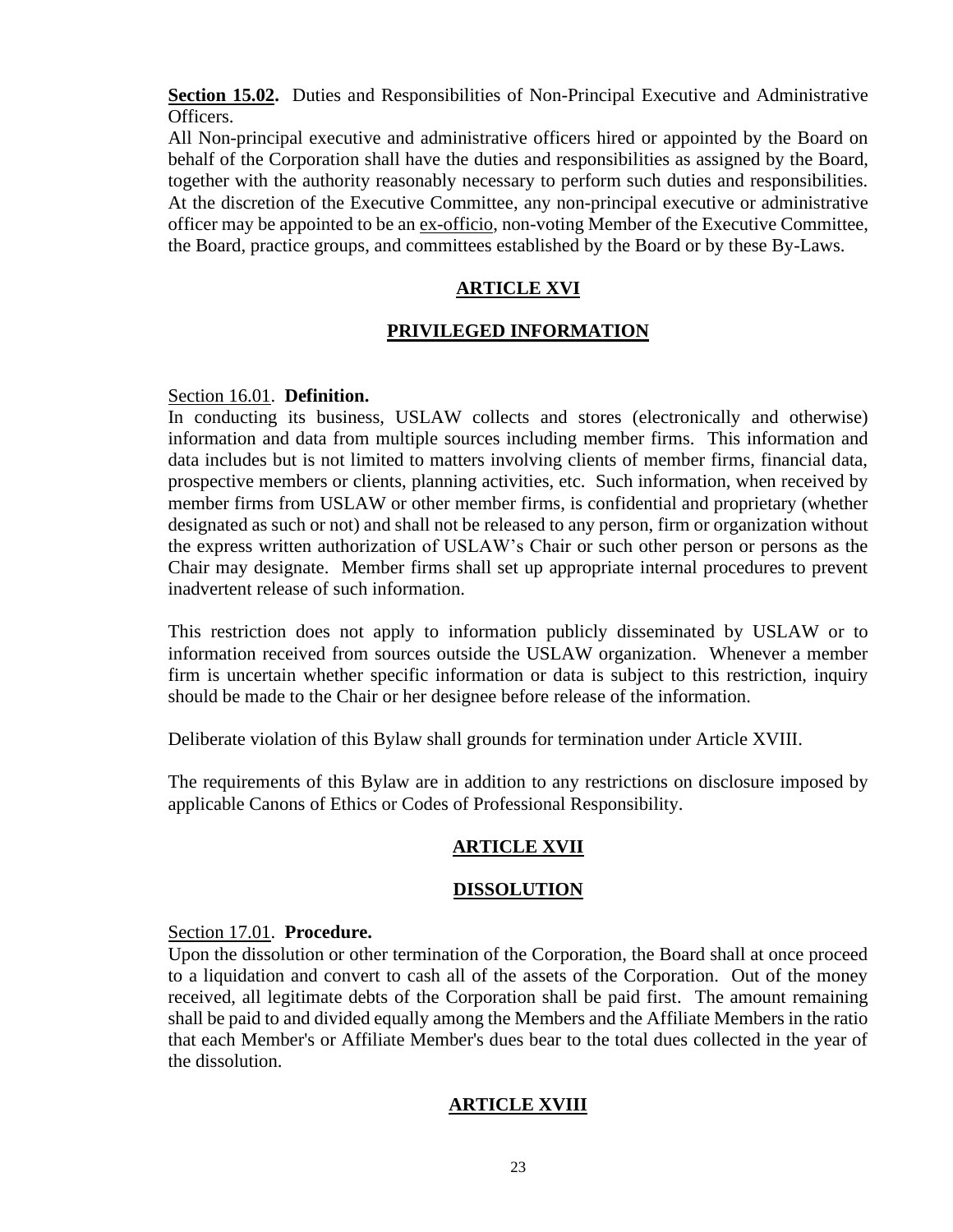# **SUSPENSION, TERMINATION and OTHER ACTION**

#### Section 18.01. **Automatic Review of Membership Status.**

(A) The status and continuation of the membership of any Member or Affiliate Member shall automatically be reviewed by the Board upon the occurrence of any of the following circumstances, which the Member or Affiliate Member shall promptly and fully disclosed to the Board, and subject to the process described herein:

- (i) The dissolution, receivership, bankruptcy or similar insolvency-related proceeding involving a Member or Affiliate Member;
- (ii) The departure from a Member or Affiliate Member of 10% or more of its equity partners, shareholders, or owners in any calendar year other than by retirement, death or disability;
- (iii) Any change in the composition of a Member or Affiliate Member which results in a change of ownership interests of 10% or more in any calendar year other than departure of owners due to retirement, death, or disability;
- (iv) The merger or acquisition of a Member or Affiliate Member into or with another firm, whether or not the merger or acquisition is with another Member or Affiliate Member;
- (v) The opening of an office by a Member or Affiliate Member (whether by merger, acquisition or geographic relocation of existing personnel) that is outside of the geographic territory for which the Member has been qualified and assigned responsibility by USLAW
- (vi) Participation in a national or international client focused networking organization that would be reasonably viewed as competing with USLAW, and that has not previously been disclosed to and reviewed by the Board; or
- (vii) The departure from a Member or Affiliate Member of one of USLAW Contact Partners, member of the USLAW Board, or current Practice Group Chair.
- (B) In the event of the occurrence of any one or more of the circumstances set forth in Section 18.01(A), the Executive Committee shall promptly investigate and review the facts and effects of the circumstances that have occurred. Using its reasonable discretion, the Executive Committee shall summarize the facts relevant to its considerations, and shall forward to the Board and to the affected Member(s) and Affiliate Member(s) the Executive Committee's recommendation of how to address the particular situation, including the following courses of action:
	- (i) That the Membership shall be terminated;
	- (ii) That the Membership shall be held in suspension subject to the submission and approval of a new application;
	- (iii) That continued Membership shall be conditioned upon certain identified terms and conditions regarding the participations of the Member (or of its attorneys) in USLAW meetings, events, or other sponsored activities;
	- (iv) That in circumstances where a Member's action has caused an economic loss to the Corporation, continued Membership shall be conditioned upon the Member's prompt payment for such loss; or
	- (v) That no action by the Board with respect to the Membership is warranted.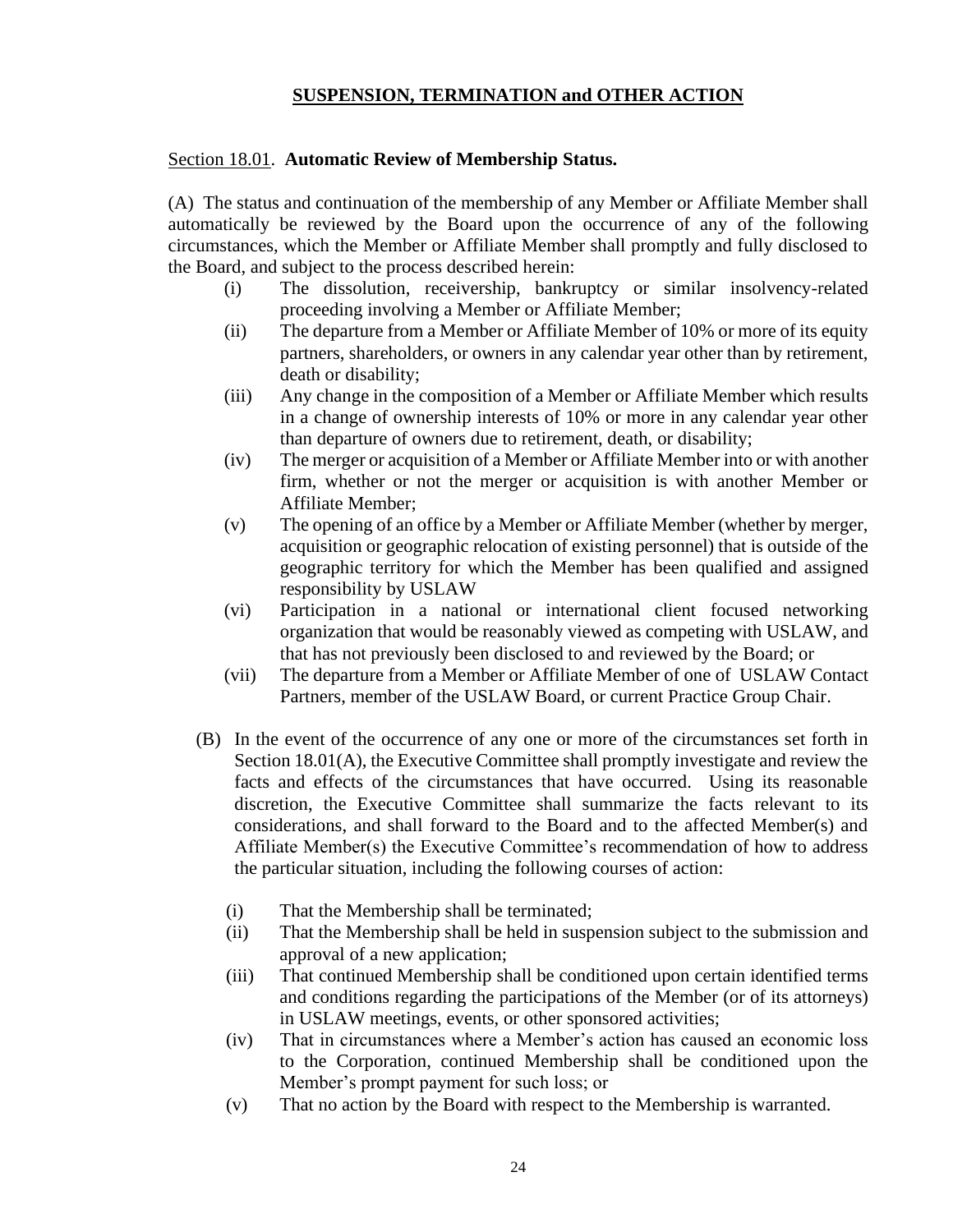- (C) The Executive Committee's recommendation shall be endorsed by a majority of the Executive Committee. If the Executive Committee recommends that termination proceedings be initiated, at least thirty (30) days advance written notice must be given to such Member or Affiliate Member that termination is under consideration by the Board, stating the grounds on which such action is thought to be justified, and providing notice that the Member or Affiliate Member will be given a reasonable opportunity to appear before the Board, with or without counsel, and be heard before a decision is rendered.
- (D) The Board shall promptly render a final determination for action regarding the matter. In its sole and absolute discretion, the Board shall consider all facts relevant to its determination. The Board's determination shall be without further right of review or appeal. Except with respect to the failure to pay amounts owed to the Corporation pursuant to Section 18.02, a Member may be terminated only upon vote of at least two-thirds (2/3) of those Board members present at any duly convened and constituted meeting of the Board. The Board may direct any action affecting the Member other than termination upon vote of a majority of those Board members present at any duly convened and constituted meeting of the Board. If a majority of the Board is unable to agree upon a course of action, then no further action of the Board with respect to the Membership at issue shall be taken.
- (E) Having complied with this procedure, the determination of the Board with respect to the adequacy of grounds for termination shall be binding and conclusive upon all concerned, and the terminated Member or Affiliate Member will receive a pro rata refund of prepaid dues
- (F) With respect to the operation of Section 18.01(A)(vi), the Board may adopt standard rules limiting the participation of Members, Affiliate Members and their attorneys in USLAW meetings, events and other sponsored activities, and denying participation to those Members, Affiliate Members and their attorneys that are active in other, competing organizations. To the extent that the Board takes such action, adherence to the rules established shall take the place of the automatic review required by Section 18.01 of the By-Laws. A Member or Affiliate Member's level of participation in another organization may separately give rise to Board action, including the possibility of termination, pursuant to one or more of the grounds set forth in Section 18.03.

## Section 18.02. **Termination for non-payment.**

When any Member or Affiliate Member shall be in default in the payment of dues, assessments, or other fees due the Corporation for a period of sixty (60) days and if the same is not paid within ten (10) days after a "final" written notice, said Membership or Affiliate Membership shall thereupon be summarily terminated without the necessity of following the termination procedures set out in Section 18.01.

#### Section 18.03. **Other grounds for action.**

Upon the request of any Member, the Board shall be empowered to review the qualifications, behavior and participation of any Member or Affiliate Member. A Member may be subject to Board action, including, but not limited to termination, on any of the following grounds: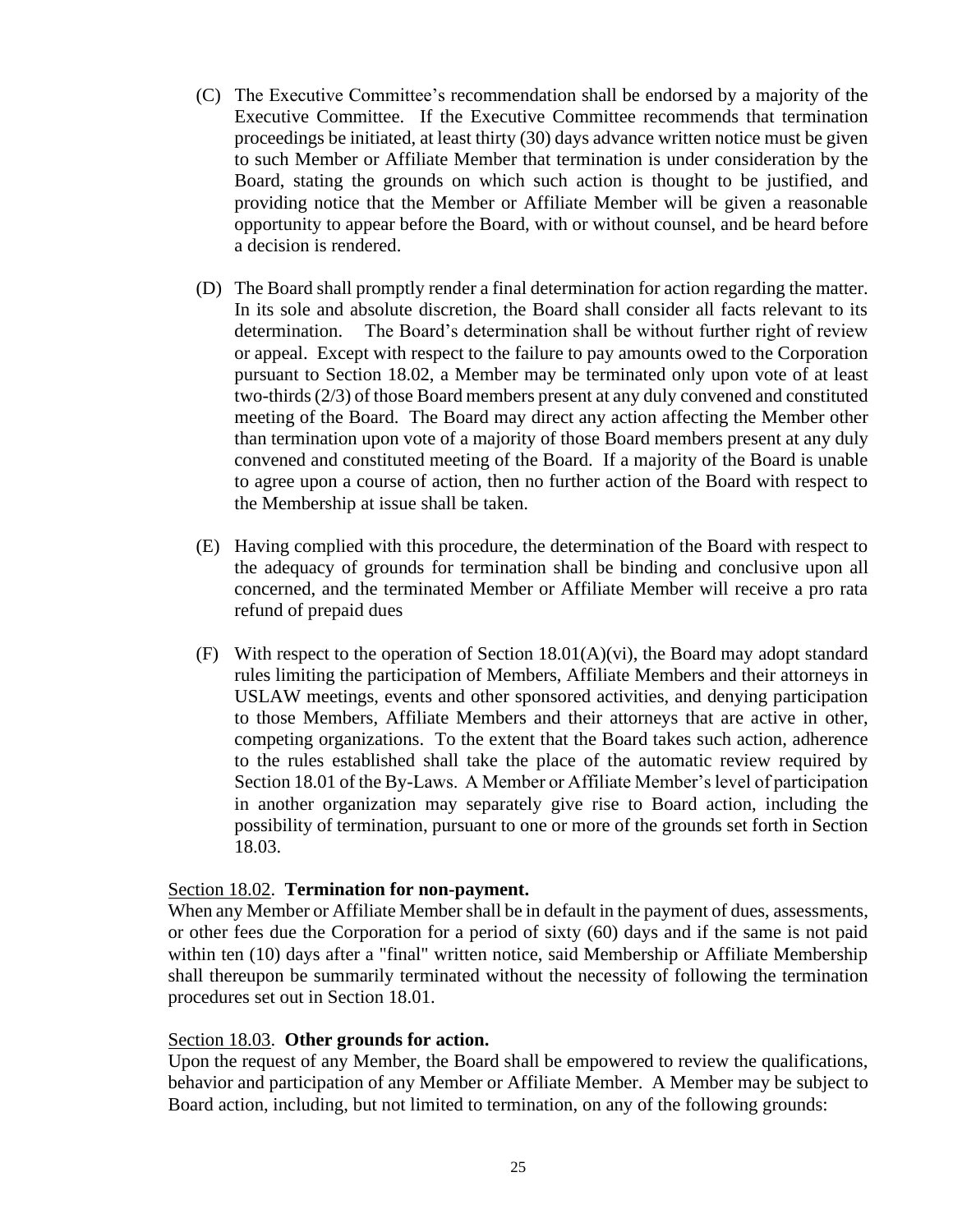- (i) Substantial failure to comply with the Charter, By-Laws, or duly adopted policies, rules or regulations of the Corporation, or to abide by a prior action or direction of the Board pursuant to Section 18.01 of the By-Laws;
- (ii) Failure to devote a reasonable amount of time and effort toward the work of USLAW, as defined by rules, as may from time to time be promulgated by the Board, concerning Member or Affiliate Member participation in USLAW activities;
- (iii) Failure to support and implement the purposes and objectives of USLAW;
- (iv) Repeated failures of a Member or Affiliate Member firm to provide clients competent, ethical or efficient legal services;
- (v) Commission of a serious unlawful act, crime, or felony by any principal in a Member's or Affiliate Member's firm;
- (vi) Any serious breach of applicable standards of professional conduct on the part of any principal in a Member's or Affiliate Member's firm;
- (vii) Any other situation or development that the Board feels may adversely affect the overall objectives or reputation of USLAW.

# **ARTICLE XIX**

# **WITHDRAWAL AND REINSTATEMENT**

#### Section 19.01. **Withdrawal procedure.**

Any Member or Affiliate Member may withdraw at the end of any calendar month upon giving to the Secretary or his designee not less than three (3) months prior written notice, by mail, of its intention to withdraw. Unless the Executive Committee shall decide otherwise, a Member's or Affiliate Member's withdrawal will not entitle it to a refund of any prepaid dues. By mutual agreement, withdrawal may be effected earlier.

#### Section 19.02. **Obligations for charges prior to withdrawal.**

The withdrawal of any Member, Members, Affiliate Member or Affiliate Members shall not terminate USLAW and shall not relieve the Member(s) or Affiliate Member(s) so withdrawing of the obligation to pay any outstanding dues, assessments, or other charges theretofore accrued and unpaid.

#### Section 19.03. **Waiver by withdrawal.**

In the event of the withdrawal of a Member or Affiliate Member, the Member or Affiliate Member shall have no interest in or to the USLAW name and shall have no right thereafter to use the name.

#### Section 19.04. **Reinstatement procedure.**

Upon written request signed by a former Member or Affiliate Member and filed with the Secretary-Treasurer, the Board may, by a majority vote of the members of the Board, reinstate such former Member or Affiliate Member to Membership upon such terms as the Board may deem appropriate.

# **ARTICLE XX**

# **BOOKS AND RECORDS**